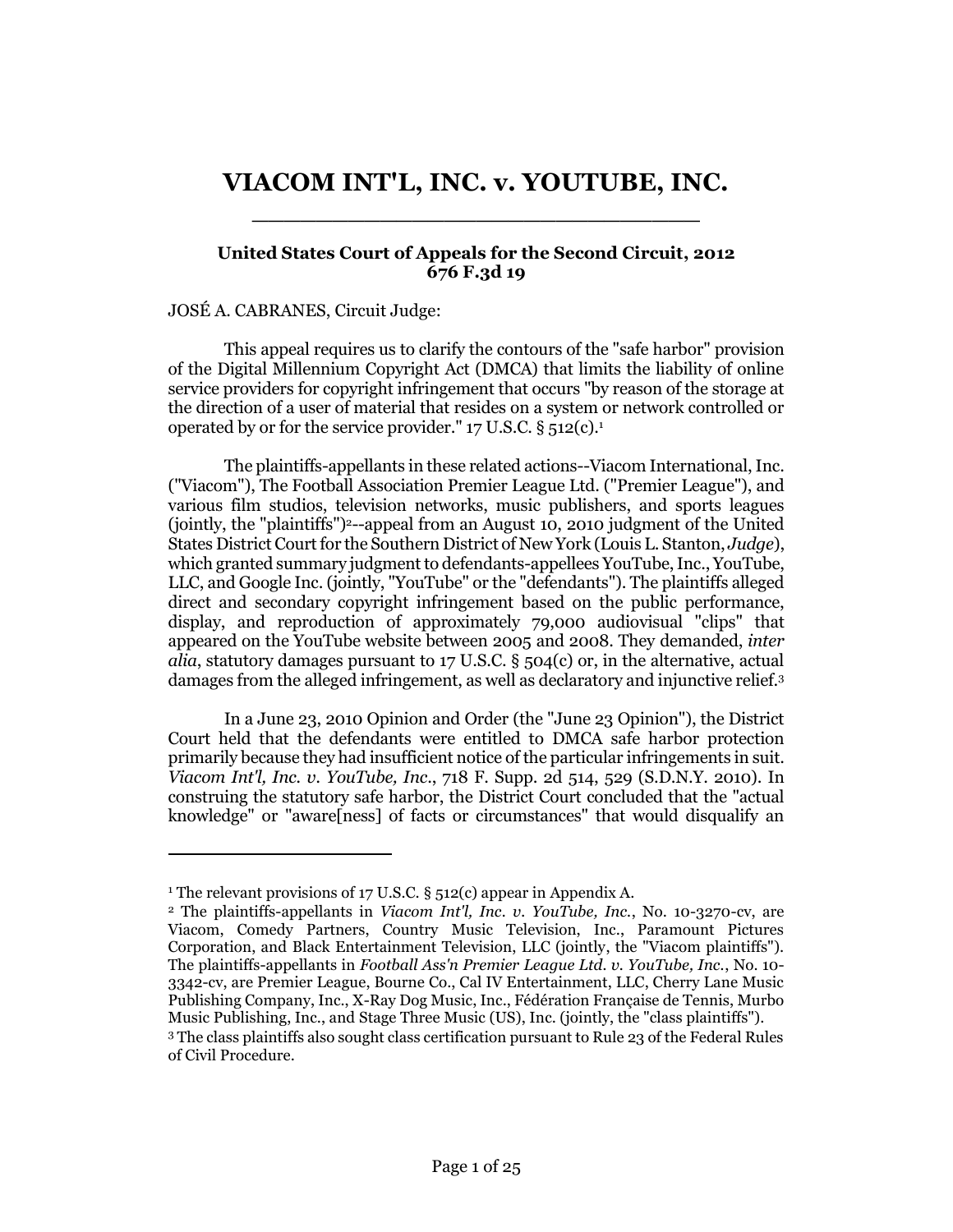online service provider from safe harbor protection under  $\S$  512(c)(1)(A) refer to "knowledge of specific and identifiable infringements." *Id*. at 523. The District Court further held that item-specific knowledge of infringing activity is required for a service provider to have the "right and ability to control" infringing activity under § 512(c)(1)(B). *Id*. at 527. Finally, the District Court held that the replication, transmittal, and display of videos on YouTube constituted activity "by reason of the storage at the direction of a user" within the meaning of  $\S$  512(c)(1). *Id.* at 526-27.

These related cases present a series of significant questions of statutory construction. We conclude that the District Court correctly held that the § 512(c) safe harbor requires knowledge or awareness of specific infringing activity, but we vacate the order granting summary judgment because a reasonable jury could find that YouTube had actual knowledge or awareness of specific infringing activity on its website. We further hold that the District Court erred by interpreting the "right and ability to control" provision to require "item-specific" knowledge. Finally, we affirm the District Court's holding that three of the challenged YouTube software functions fall within the safe harbor for infringement that occurs "by reason of" user storage; we remand for further fact-finding with respect to a fourth software function.

## **BACKGROUND**

## **A. The DMCA Safe Harbors**

"The DMCA was enacted in 1998 to implement the World Intellectual Property Organization Copyright Treaty," *Universal City Studios, Inc. v. Corley*, 273 F.3d 429, 440 (2d Cir. 2001), and to update domestic copyright law for the digital age, *see Ellison v. Robertson*, 357 F.3d 1072, 1076 (9th Cir. 2004). Title II of the DMCA, separately titled the "Online Copyright Infringement Liability Limitation Act" (OCILLA), was designed to "clarif[y] the liability faced by service providers who transmit potentially infringing material over their networks." S. Rep. No. 105-190 at 2 (1998). But "[r]ather than embarking upon a wholesale clarification" of various copyright doctrines, Congress elected "to leave current law in its evolving state and, instead, to create a series of 'safe harbors[]' for certain common activities of service providers." 357 F.3d at 1076. To that end, OCILLA established a series of four "safe harbors" that allow qualifying service providers to limit their liability for claims of copyright infringement based on (a) "transitory digital network communications," (b) "system caching," (c) "information residing on systems or networks at [the] direction of users," and (d) "information location tools." 17 U.S.C. §§ 512(a)-(d).

To qualify for protection under any of the safe harbors, a party must meet a set of threshold criteria. First, the party must in fact be a "service provider," defined, in pertinent part, as "a provider of online services or network access, or the operator of facilities therefor."  $17 \text{ U.S.C. }$  §  $512(k)(1)(B)$ . A party that qualifies as a service provider must also satisfy certain "conditions of eligibility," including the adoption and reasonable implementation of a "repeat infringer" policy that "provides for the termination in appropriate circumstances of subscribers and account holders of the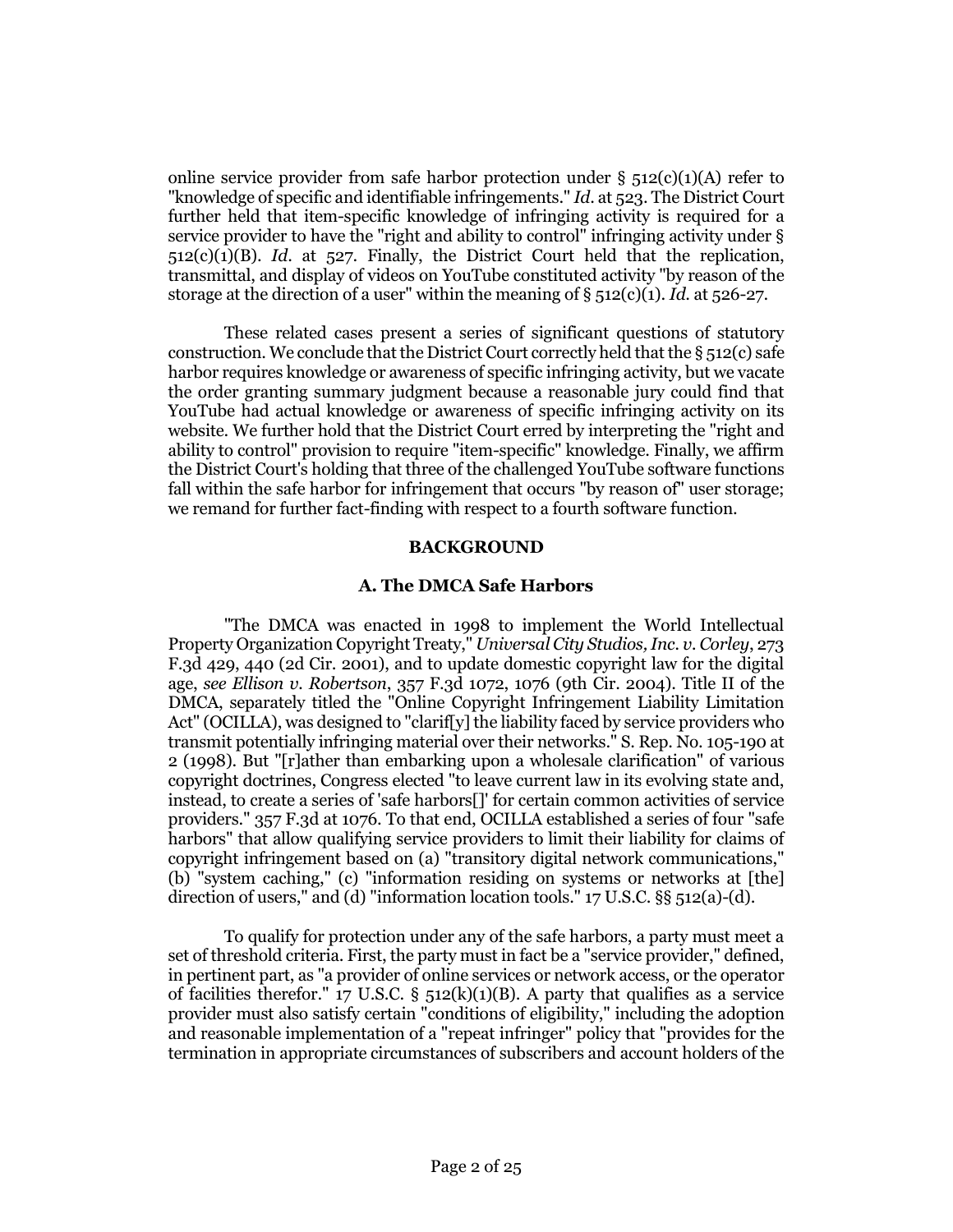service provider's system or network." *Id*. § 512(i)(1)(A). In addition, a qualifying service provider must accommodate "standard technical measures" that are "used by copyright owners to identify or protect copyrighted works." *Id*. §§ 512(i)(1)(B),  $(i)(2)$ .

Beyond the threshold criteria, a service provider must satisfy the requirements of a particular safe harbor. In this case, the safe harbor at issue is § 512(c), which covers infringement claims that arise "by reason of the storage at the direction of a user of material that resides on a system or network controlled or operated by or for the service provider." *Id.*  $\S$  512(c)(1). The  $\S$  512(c) safe harbor will apply only if the service provider:

(A) (i) does not have actual knowledge that the material or an activity using the material on the system or network is infringing;

> (ii) in the absence of such actual knowledge, is not aware of facts or circumstances from which infringing activity is apparent; or

> (iii) upon obtaining such knowledge or awareness, acts expeditiously to remove, or disable access to, the material;

(B) does not receive a financial benefit directly attributable to the infringing activity, in a case in which the service provider has the right and ability to control such activity; and

(C) upon notification of claimed infringement as described in paragraph (3), responds expeditiously to remove, or disable access to, the material that is claimed to be infringing or to be the subject of infringing activity.

*Id*. §§ 512(c)(1)(A)-(C). Section 512(c) also sets forth a detailed notification scheme that requires service providers to "designate[] an agent to receive notifications of claimed infringement," *id*. § 512(c)(2), and specifies the components of a proper notification, commonly known as a "takedown notice," to that agent, *see id*. § 512(c)(3). Thus, actual knowledge of infringing material, awareness of facts or circumstances that make infringing activity apparent, or receipt of a takedown notice will each trigger an obligation to expeditiously remove the infringing material.

With the statutory context in mind, we now turn to the facts of this case.

## **B. Factual Background**

YouTube was founded in February 2005 by Chad Hurley ("Hurley"), Steve Chen ("Chen"), and Jawed Karim ("Karim"), three former employees of the internet company Paypal. When YouTube announced the "official launch" of the website in December 2005, a press release described YouTube as a "consumer media company"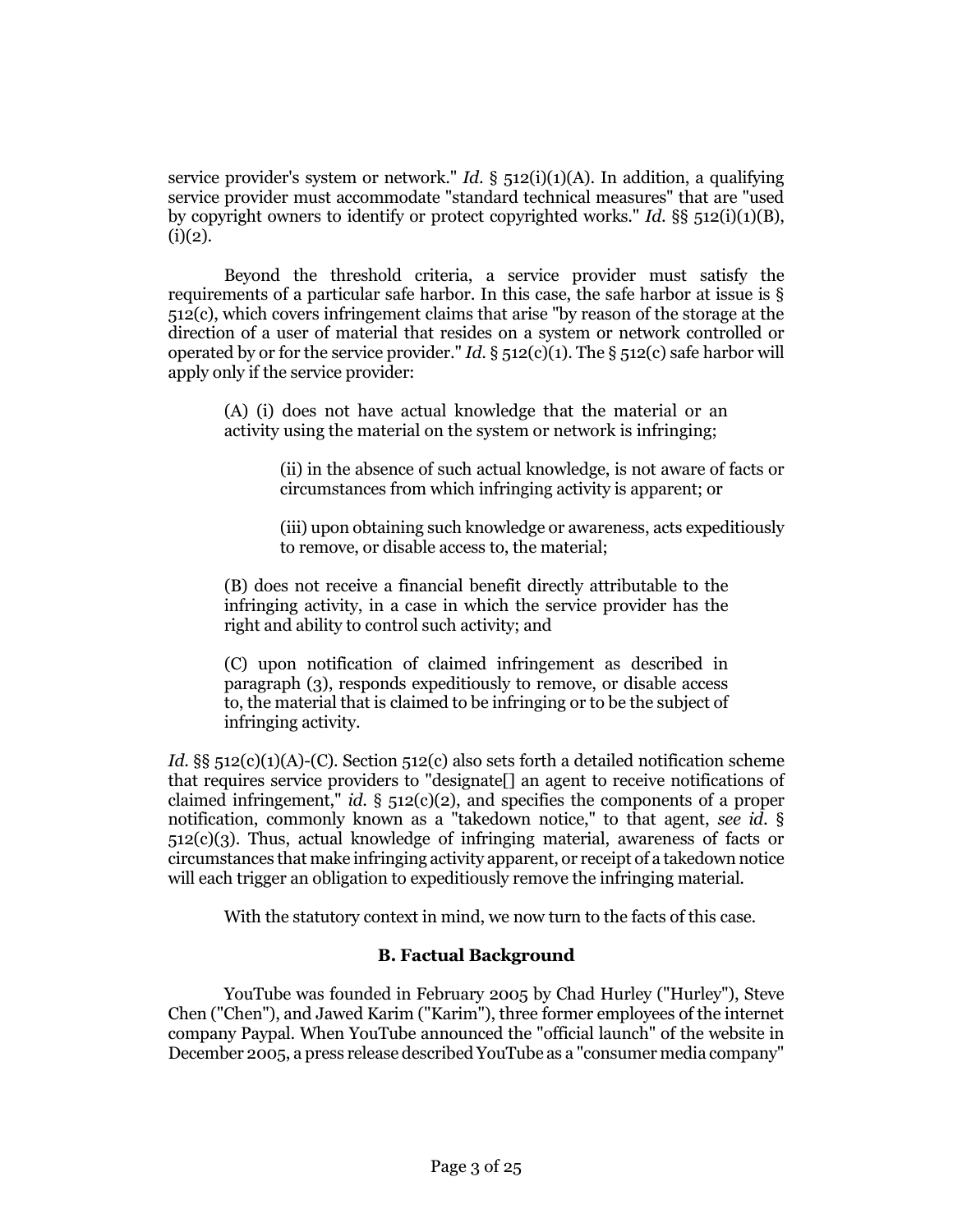that "allows people to watch, upload, and share personal video clips at www.YouTube.com." Under the slogan "Broadcast yourself," YouTube achieved rapid prominence and profitability, eclipsing competitors such as Google Video and Yahoo Video by wide margins. In November 2006, Google acquired YouTube in a stock-for-stock transaction valued at \$1.65 billion. By March 2010, at the time of summary judgment briefing in this litigation, site traffic on YouTube had soared to more than 1 billion daily video views, with more than 24 hours of new video uploaded to the site every minute.

The basic function of the YouTube website permits users to "upload" and view video clips free of charge. Before uploading a video to YouTube, a user must register and create an account with the website. The registration process requires the user to accept YouTube's Terms of Use agreement, which provides, *inter alia*, that the user "will not submit material that is copyrighted ... unless [he is] the owner of such rights or ha[s] permission from their rightful owner to post the material and to grant YouTube all of the license rights granted herein." When the registration process is complete, the user can sign in to his account, select a video to upload from the user's personal computer, mobile phone, or other device, and instruct the YouTube system to upload the video by clicking on a virtual upload "button."

Uploading a video to the YouTube website triggers a series of automated software functions. During the upload process, YouTube makes one or more exact copies of the video in its original file format. YouTube also makes one or more additional copies of the video in "Flash" format,<sup>4</sup> a process known as "transcoding." The transcoding process ensures that YouTube videos are available for viewing by most users at their request. The YouTube system allows users to gain access to video content by "streaming" the video to the user's computer in response to a playback request. YouTube uses a computer algorithm to identify clips that are "related" to a video the user watches and display links to the "related" clips.

<sup>4</sup> The "Flash" format "is a highly compressed streaming format that begins to play instantly. Unlike other delivery methods, it does not require the viewer to download the entire video file before viewing." Joint App'x IV:73.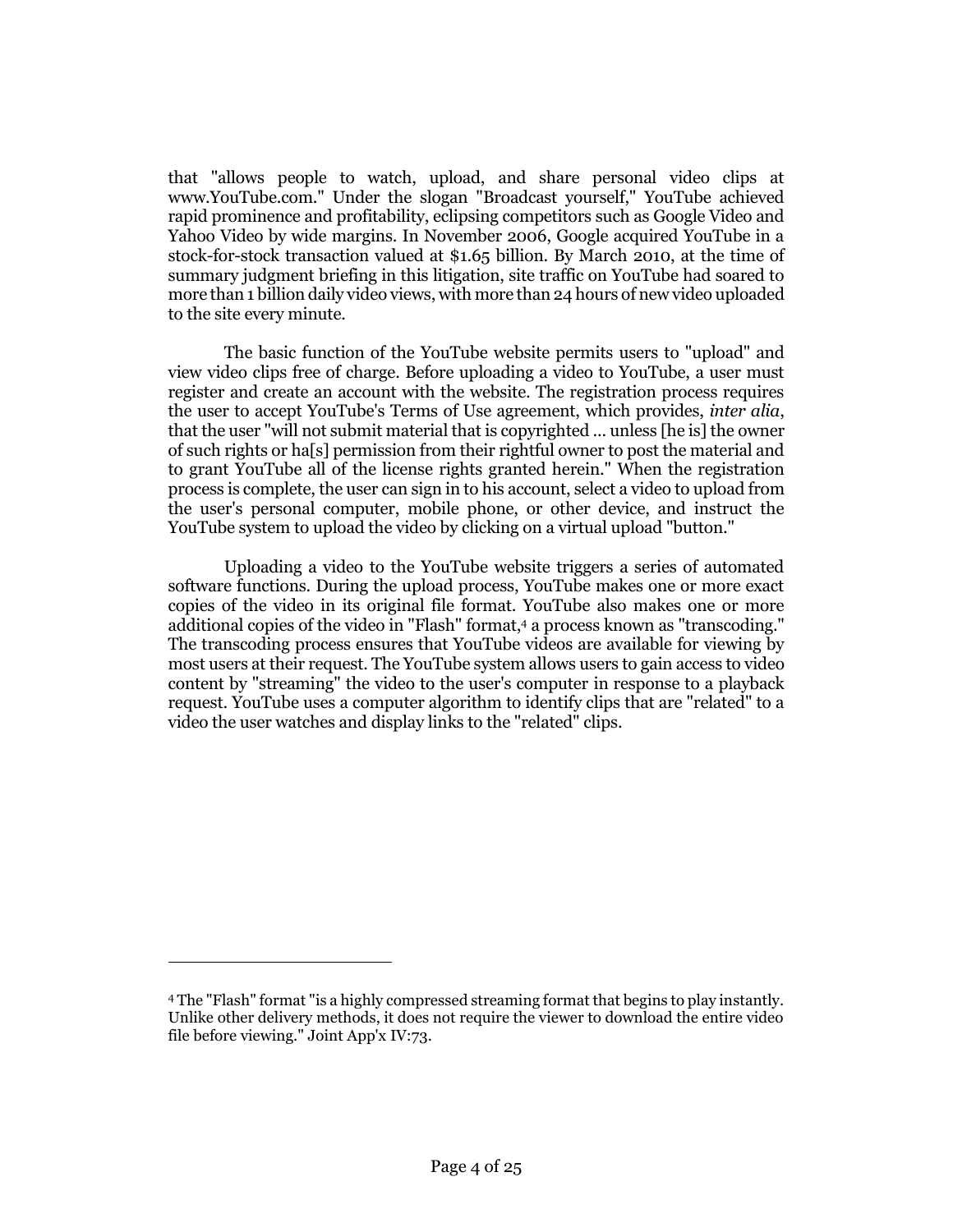#### **C. Procedural History**

Plaintiff Viacom, an American media conglomerate, and various Viacom affiliates filed suit against YouTube on March 13, 2007, alleging direct and secondary copyright infringement<sup>5</sup> based on the public performance, display, and reproduction of their audiovisual works on the YouTube website. Plaintiff Premier League, an English soccer league, and Plaintiff Bourne Co. filed a putative class action against YouTube on May 4, 2007, alleging direct and secondary copyright infringement on behalf of all copyright owners whose material was copied, stored, displayed, or performed on YouTube without authorization. Specifically at issue were some 63,497 video clips identified by Viacom, as well as 13,500 additional clips (jointly, the "clips-in-suit") identified by the putative class plaintiffs.

The plaintiffs in both actions principally demanded statutory damages pursuant to 17 U.S.C. §  $504(c)$  or, in the alternative, actual damages plus the defendants' profits from the alleged infringement, as well as declaratory and injunctive relief.<sup>6</sup> Judge Stanton, to whom the *Viacom* action was assigned, accepted the *Premier League* class action as related. At the close of discovery, the parties in both actions cross-moved for partial summary judgment with respect to the applicability of the DMCA safe harbor defense.<sup>7</sup>

In the dual-captioned June 23 Opinion, the District Court denied the plaintiffs' motions and granted summary judgment to the defendants, finding that YouTube qualified for DMCA safe harbor protection with respect to all claims of direct and secondary copyright infringement. *Viacom Int'l*, 718 F. Supp. 2d at 529. The District Court prefaced its analysis of the DMCA safe harbor by holding that, based on the plaintiffs' summary judgment submissions, "a jury could find that the defendants not only were generally aware of, but welcomed, copyright-infringing material being placed on their website." *Id*. at 518. However, the District Court also noted that the defendants had properly designated an agent pursuant to  $\S$  512(c)(2), and "when they received specific notice that a particular item infringed a copyright, they swiftly removed it." *Id*. at 519. Accordingly, the District Court identified the crux of the inquiry with respect to YouTube's copyright liability as follows:

[T]he critical question is whether the statutory phrases "actual knowledge that the material or an activity using the material on the

<sup>5</sup> Doctrines of secondary copyright infringement include contributory, vicarious, and inducement liability. *See Metro-Goldwyn-Mayer Studios Inc. v. Grokster, Ltd.*, 545 U.S. 913, 930-31, 936-37, 125 S. Ct. 2764, 162 L. Ed. 2d 781 (2005).

<sup>6</sup> National Music Publishers' Association, one of the named plaintiffs in the putative class action, seeks only equitable relief.

<sup>7</sup> It is undisputed that all clips-in-suit had been removed from the YouTube website by the time of summary judgment, mostly in response to DMCA takedown notices. *Viacom Int'l*, 718 F. Supp. 2d at 519.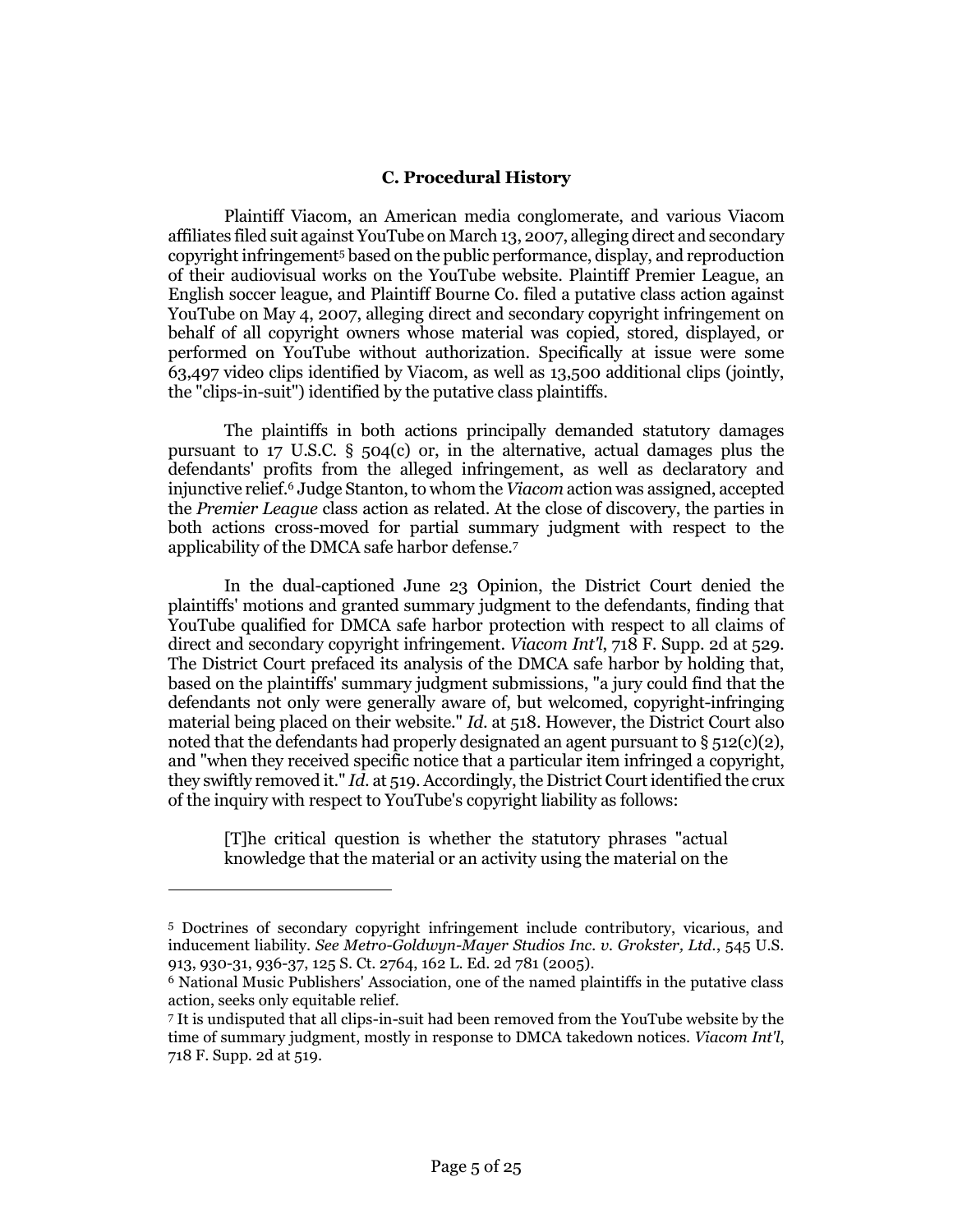system or network is infringing," and "facts or circumstances from which infringing activity is apparent" in  $\S$  512(c)(1)(A)(i) and (ii) mean a general awareness that there are infringements (here, claimed to be widespread and common), or rather mean actual or constructive knowledge of specific and identifiable infringements of individual items.

*Id*. After quoting at length from the legislative history of the DMCA, the District Court held that "the phrases 'actual knowledge that the material or an activity' is infringing, and 'facts or circumstances' indicating infringing activity, describe knowledge of specific and identifiable infringements of particular individual items." *Id*. at 523. "Mere knowledge of [the] prevalence of such activity in general," the District Court concluded, "is not enough." *Id*.

In a final section labeled "Other Points," the District Court rejected two additional claims. First, it rejected the plaintiffs' argument that the replication, transmittal and display of YouTube videos are functions that fall outside the protection §  $512(c)(1)$  affords for "infringement of copyright by reason of ... storage at the direction of the user." *Id*. at 526-27. Second, it rejected the plaintiffs' argument that YouTube was ineligible for safe harbor protection under the control provision, holding that the "right and ability to control" infringing activity under  $\S 512(c)(1)(B)$ requires "item-specific" knowledge thereof, because "the provider must know of the particular case before he can control it." *Id*. at 527.

Following the June 23 Opinion, final judgment in favor of YouTube was entered on August 10, 2010. These appeals followed.

## **DISCUSSION**

We review an order granting summary judgment *de novo*, drawing all factual inferences in favor of the non-moving party. *See, e.g., Paneccasio v. Unisource Worldwide, Inc*., 532 F.3d 101, 107 (2d Cir. 2008). "Summary judgment is proper only when, construing the evidence in the light most favorable to the non-movant, 'there is no genuine dispute as to any material fact and the movant is entitled to judgment as a matter of law.'" *Doninger v. Niehoff*, 642 F.3d 334, 344 (2d Cir. 2011) (quoting Fed. R. Civ. P. 56(a)).

# **A. Actual and "Red Flag" Knowledge: § 512(c)(1)(A)**

The first and most important question on appeal is whether the DMCA safe harbor at issue requires "actual knowledge" or "aware[ness]" of facts or circumstances indicating "specific and identifiable infringements," *Viacom*, 718 F. Supp. 2d at 523. We consider first the scope of the statutory provision and then its application to the record in this case.

# **1. The Specificity Requirement**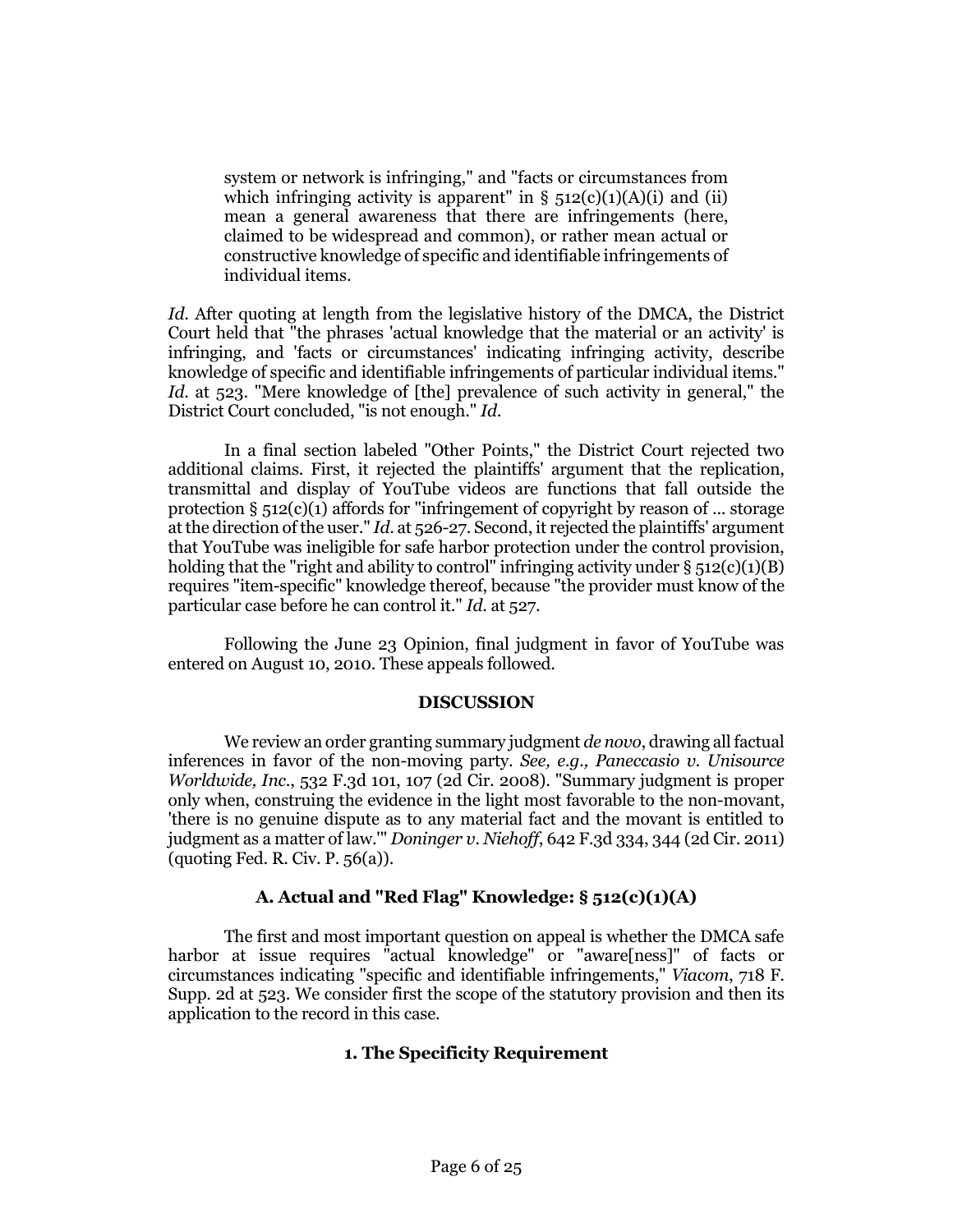"As in all statutory construction cases, we begin with the language of the statute," *Barnhart v. Sigmon Coal Co*., 534 U.S. 438, 450, 122 S. Ct. 941, 151 L. Ed. 2d 908 (2002). Under  $\S$  512(c)(1)(A), safe harbor protection is available only if the service provider:

(i) does not have actual knowledge that the material or an activity using the material on the system or network is infringing;

(ii) in the absence of such actual knowledge, is not aware of facts or circumstances from which infringing activity is apparent; or

(iii) upon obtaining such knowledge or awareness, acts expeditiously to remove, or disable access to, the material ....

17 U.S.C.  $\S$  512(c)(1)(A). As previously noted, the District Court held that the statutory phrases "actual knowledge that the material ... is infringing" and "facts or circumstances from which infringing activity is apparent" refer to "knowledge of specific and identifiable infringements." *Viacom*, 718 F. Supp. 2d at 523. For the reasons that follow, we substantially affirm that holding.

Although the parties marshal a battery of other arguments on appeal, it is the text of the statute that compels our conclusion. In particular, we are persuaded that the basic operation of  $\S$  512(c) requires knowledge or awareness of specific infringing activity. Under §  $512(c)(1)(A)$ , knowledge or awareness alone does not disqualify the service provider; rather, the provider that gains knowledge or awareness of infringing activity retains safe-harbor protection if it "acts expeditiously to remove, or disable access to, the material."  $17 \text{ U.S.C. }$  §  $512(c)(1)(A)(iii)$ . Thus, the nature of the removal obligation itself contemplates knowledge or awareness of specific infringing material, because expeditious removal is possible only if the service provider knows with particularity which items to remove. Indeed, to require expeditious removal in the absence of specific knowledge or awareness would be to mandate an amorphous obligation to "take commercially reasonable steps" in response to a generalized awareness of infringement. Viacom Br. 33. Such a view cannot be reconciled with the language of the statute, which requires "expeditious[]" action to remove or disable "*the material*" at issue. 17 U.S.C. § 512(c)(1)(A)(iii) (emphasis added).

On appeal, the plaintiffs dispute this conclusion by drawing our attention to § 512(c)(1)(A)(ii), the so-called "red flag" knowledge provision. *See id*. §  $512(c)(1)(A)(ii)$  (limiting liability where, "in the absence of such actual knowledge, [the service provider] is not aware of facts or circumstances from which infringing activity is apparent"). In their view, the use of the phrase "facts or circumstances" demonstrates that Congress did not intend to limit the red flag provision to a particular type of knowledge. The plaintiffs contend that requiring awareness of specific infringements in order to establish "aware[ness] of facts or circumstances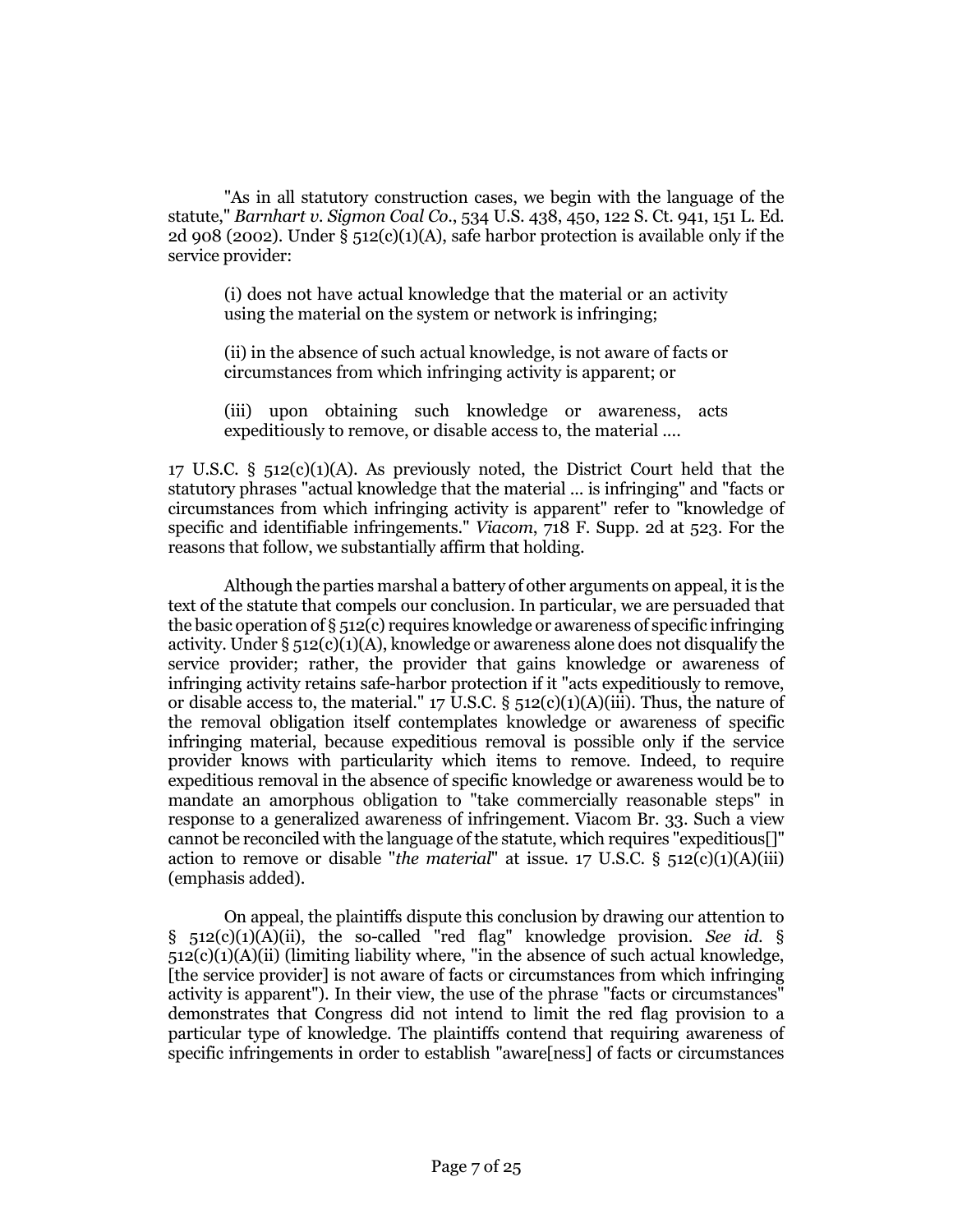from which infringing activity is apparent,"  $17 \text{ U.S.C.}$  §  $512(c)(1)(\text{A})(ii)$ , renders the red flag provision superfluous, because that provision would be satisfied only when the "actual knowledge" provision is also satisfied. For that reason, the plaintiffs urge the Court to hold that the red flag provision "requires less specificity" than the actual knowledge provision. Pls.' Supp. Br. 1.

This argument misconstrues the relationship between "actual" knowledge and "red flag" knowledge. It is true that "we are required to 'disfavor interpretations of statutes that render language superfluous.'" *Conn. ex rel. Blumenthal v. U.S. Dep't of the Interior*, 228 F.3d 82, 88 (2d Cir. 2000) (quoting *Conn. Nat'l Bank v. Germain*, 503 U.S. 249, 253, 112 S. Ct. 1146, 117 L. Ed. 2d 391 (1992)). But contrary to the plaintiffs' assertions, construing  $\S$  512(c)(1)(A) to require actual knowledge or awareness of specific instances of infringement does not render the red flag provision superfluous. The phrase "actual knowledge," which appears in § 512(c)(1)(A)(i), is frequently used to denote subjective belief. *See, e.g., United States v. Quinones*, 635 F.3d 590, 602 (2d Cir. 2011) ("[T]he belief held by the defendant need not be reasonable in order for it to defeat ... actual knowledge."). By contrast, courts often invoke the language of "facts or circumstances," which appears in § 512(c)(1)(A)(ii), in discussing an objective reasonableness standard. *See, e.g., Maxwell v. City of New York*, 380 F.3d 106, 108 (2d Cir. 2004) ("Police officers' application of force is excessive ... if it is objectively unreasonable in light of the facts and circumstances confronting them, without regard to their underlying intent or motivation." (internal quotation marks omitted)).

The difference between actual and red flag knowledge is thus not between specific and generalized knowledge, but instead between a subjective and an objective standard. In other words, the actual knowledge provision turns on whether the provider actually or "subjectively" knew of specific infringement, while the red flag provision turns on whether the provider was subjectively aware of facts that would have made the specific infringement "objectively" obvious to a reasonable person. The red flag provision, because it incorporates an objective standard, is not swallowed up by the actual knowledge provision under our construction of the § 512(c) safe harbor. Both provisions do independent work, and both apply only to specific instances of infringement.

The limited body of case law interpreting the knowledge provisions of the § 512(c) safe harbor comports with our view of the specificity requirement. Most recently, a panel of the Ninth Circuit addressed the scope of § 512(c) in *UMG Recordings, Inc. v. Shelter Capital Partners LLC*, 667 F.3d 1022 (9th Cir. 2011), a copyright infringement case against Veoh Networks, a video-hosting service similar to YouTube.<sup>8</sup> As in this case, various music publishers brought suit against the service provider, claiming direct and secondary copyright infringement based on the

<sup>8</sup> Veoh Networks operates a website that "allows people to share video content over the Internet." *Shelter Capital*, 667 F.3d at 1026.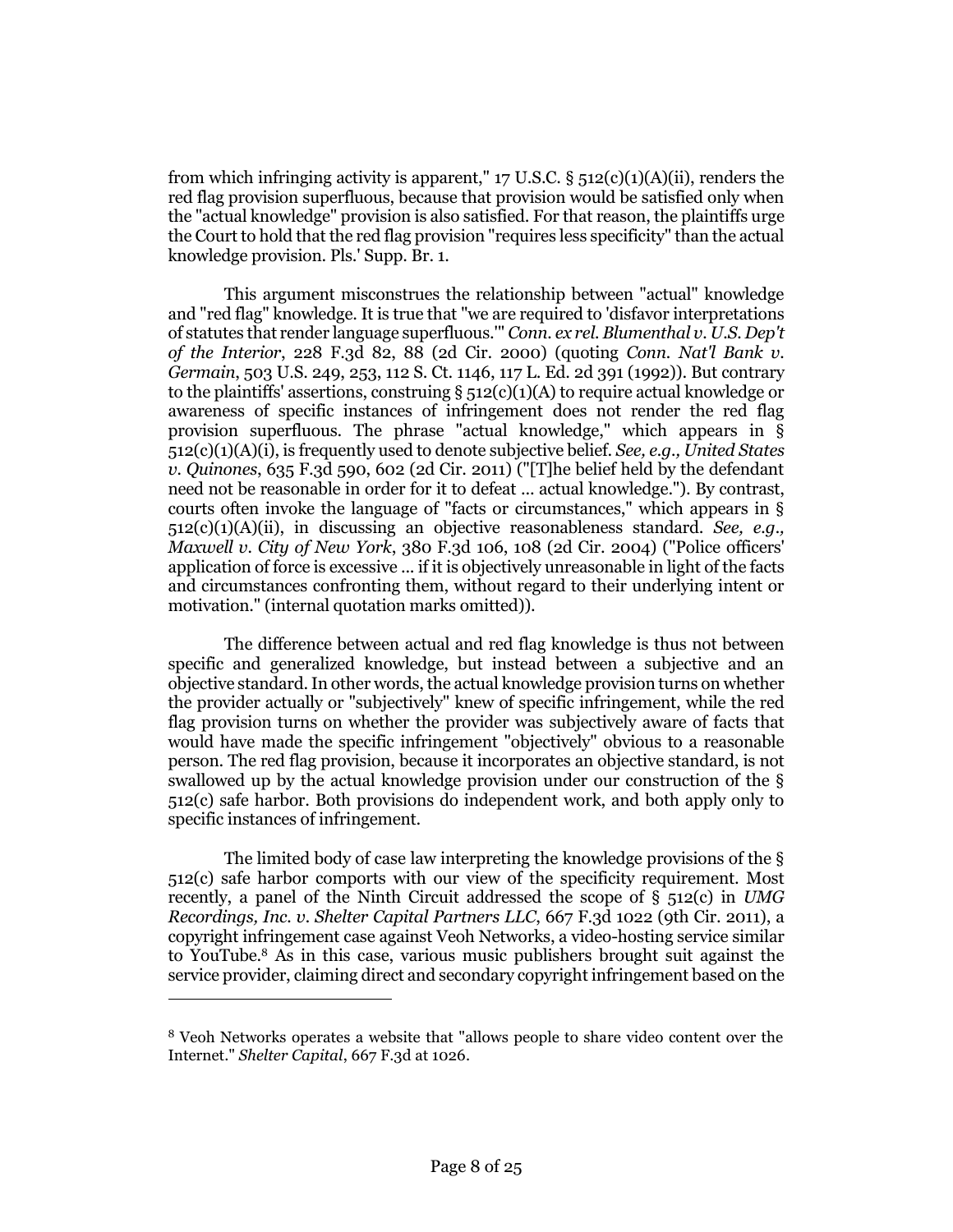presence of unauthorized content on the website, and the website operator sought refuge in the § 512(c) safe harbor. The Court of Appeals affirmed the district court's determination on summary judgment that the website operator was entitled to safe harbor protection. With respect to the actual knowledge provision, the panel declined to "adopt[] a broad conception of the knowledge requirement," *id*. at 1038, holding instead that the safe harbor "[r]equir[es] specific knowledge of particular infringing activity," *id.* at 1037. The Court of Appeals "reach ed] the same conclusion" with respect to the red flag provision, noting that "[w]e do not place the burden of determining whether [materials] are actually illegal on a service provider." *Id*. at 1038 (alterations in original) (quoting *Perfect 10, Inc. v. CCBill LLC*, 488 F.3d 1102, 1114 (9th Cir. 2007)).

Although *Shelter Capital* contains the most explicit discussion of the § 512(c) knowledge provisions, other cases are generally in accord. *See, e.g.*, *Capitol Records, Inc. v. MP3tunes, LLC*, \_\_\_\_ F. Supp. 2d \_\_\_, 821 F. Supp. 2d 627, 2011 U.S. Dist. LEXIS 93351, 2011 WL 5104616, at \*14 (S.D.N.Y. Oct. 25, 2011) ("Undoubtedly, MP3tunes is aware that some level of infringement occurs. But, there is no genuine dispute that MP3tunes did not have specific 'red flag' knowledge with respect to any particular link ...."); *UMG Recordings, Inc. v. Veoh Networks, Inc*., 665 F. Supp. 2d 1099, 1108 (C.D. Cal. 2009) ("*UMG II*") ("[I]f investigation of 'facts and circumstances' is required to identify material as infringing, then those facts and circumstances are not 'red flags.'"). While we decline to adopt the reasoning of those decisions *in toto*, we note that no court has embraced the contrary proposition- urged by the plaintiffs--that the red flag provision "requires less specificity" than the actual knowledge provision.

Based on the text of  $\S$  512(c)(1)(A), as well as the limited case law on point, we affirm the District Court's holding that actual knowledge or awareness of facts or circumstances that indicate specific and identifiable instances of infringement will disqualify a service provider from the safe harbor.

## **2. The Grant of Summary Judgment**

The corollary question on appeal is whether, under the foregoing construction of  $\S$  512(c)(1)(A), the District Court erred in granting summary judgment to YouTube on the record presented. For the reasons that follow, we hold that although the District Court correctly interpreted  $\S$  512(c)(1)(A), summary judgment for the defendants was premature.

## **i. Specific Knowledge or Awareness**

The plaintiffs argue that, even under the District Court's construction of the safe harbor, the record raises material issues of fact regarding YouTube's actual knowledge or "red flag" awareness of specific instances of infringement. To that end, the plaintiffs draw our attention to various estimates regarding the percentage of infringing content on the YouTube website. For example, Viacom cites evidence that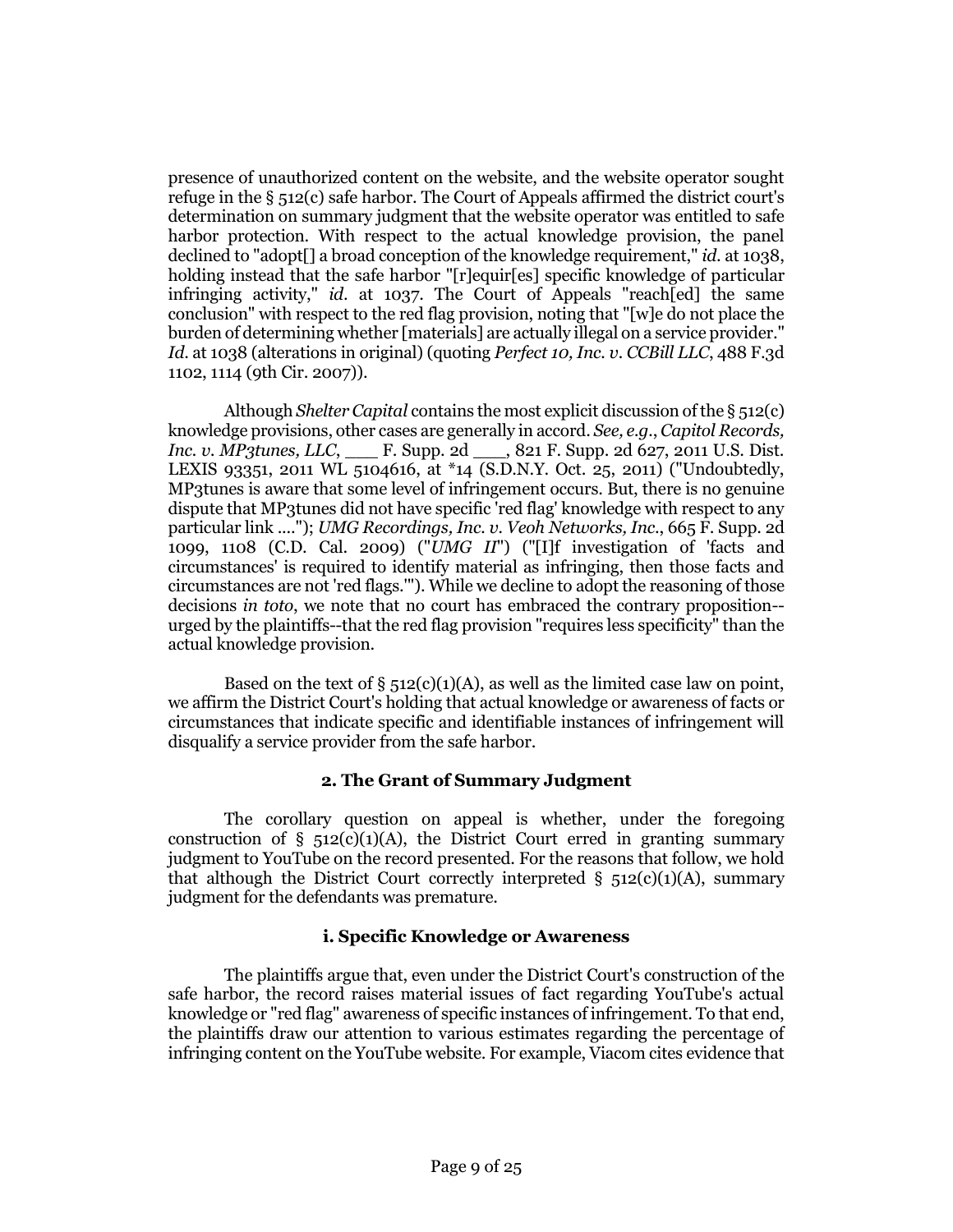YouTube employees conducted website surveys and estimated that 75-80% of all YouTube streams contained copyrighted material. The class plaintiffs similarly claim that Credit Suisse, acting as financial advisor to Google, estimated that more than 60% of YouTube's content was "premium" copyrighted content--and that only 10% of the premium content was authorized. These approximations suggest that the defendants were conscious that significant quantities of material on the YouTube website were infringing. *See Viacom Int'l*, 718 F. Supp. 2d at 518 ("[A] jury could find that the defendants not only were generally aware of, but welcomed, copyrightinfringing material being placed on their website."). But such estimates are insufficient, standing alone, to create a triable issue of fact as to whether YouTube actually knew, or was aware of facts or circumstances that would indicate, the existence of particular instances of infringement.

Beyond the survey results, the plaintiffs rely upon internal YouTube communications that do refer to particular clips or groups of clips. The class plaintiffs argue that YouTube was aware of specific infringing material because, *inter alia*, YouTube attempted to search for specific Premier League videos on the site in order to gauge their "value based on video usage." In particular, the class plaintiffs cite a February 7, 2007 e-mail from Patrick Walker, director of video partnerships for Google and YouTube, requesting that his colleagues calculate the number of daily searches for the terms "soccer," "football," and "Premier League" in preparation for a bid on the global rights to Premier League content. On another occasion, Walker requested that any "clearly infringing, official broadcast footage" from a list of top Premier League clubs--including Liverpool Football Club, Chelsea Football Club, Manchester United Football Club, and Arsenal Football Club--be taken down in advance of a meeting with the heads of "several major sports teams and leagues." YouTube ultimately decided not to make a bid for the Premier League rights--but the infringing content allegedly remained on the website.

The record in the *Viacom* action includes additional examples. For instance, YouTube founder Jawed Karim prepared a report in March 2006 which stated that, "[a]s of today[,] episodes and clips of the following well-known shows can still be found [on YouTube]: Family Guy, South Park, MTV Cribs, Daily Show, Reno 911, [and] Dave Chapelle [sic]." Karim further opined that, "although YouTube is not legally required to monitor content ... and complies with DMCA takedown requests, we would benefit from *preemptively* removing content that is blatantly illegal and likely to attract criticism." He also noted that "a more thorough analysis" of the issue would be required. At least some of the TV shows to which Karim referred are owned by Viacom. A reasonable juror could conclude from the March 2006 report that Karim knew of the presence of Viacom-owned material on YouTube, since he presumably located specific clips of the shows in question before he could announce that YouTube hosted the content "[a]s of today." A reasonable juror could also conclude that Karim believed the clips he located to be infringing (since he refers to them as "blatantly illegal"), and that YouTube did not remove the content from the website until conducting "a more thorough analysis," thus exposing the company to liability in the interim.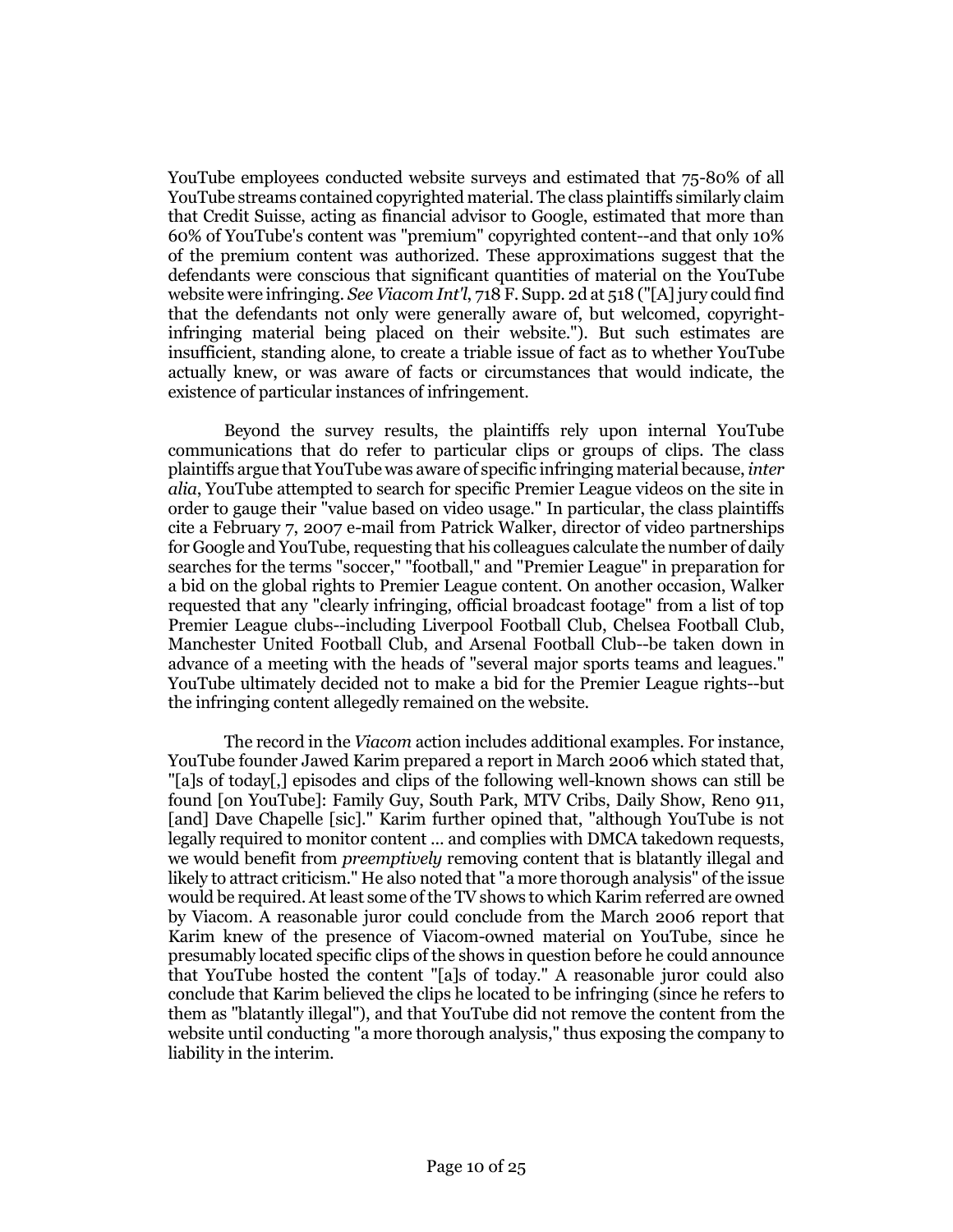Furthermore, in a July 4, 2005 e-mail exchange, YouTube founder Chad Hurley sent an e-mail to his co-founders with the subject line "budlight commercials," and stated, "we need to reject these too." Steve Chen responded, "can we please leave these in a bit longer? another week or two can't hurt." Karim also replied, indicating that he "added back in all 28 bud videos." Similarly, in an August 9, 2005 e-mail exchange, Hurley urged his colleagues "to start being *diligent* about rejecting copyrighted/inappropriate content," noting that "there is a cnn clip of the shuttle clip on the site today, if the boys from Turner would come to the site, they might be pissed?" Again, Chen resisted:

but we should just keep that stuff on the site. i really don't see what will happen. what? someone from cnn sees it? he happens to be someone with power? he happens to want to take it down right away. he gets in touch with cnn legal. 2 weeks later, we get a cease & desist letter. we take the video down.

And again, Karim agreed, indicating that "the CNN space shuttle clip, I like. we can remove it once we're bigger and better known, but for now that clip is fine."

Upon a review of the record, we are persuaded that the plaintiffs may have raised a material issue of fact regarding YouTube's knowledge or awareness of specific instances of infringement. The foregoing Premier League e-mails request the identification and removal of "clearly infringing, official broadcast footage." The March 2006 report indicates Karim's awareness of specific clips that he perceived to be "blatantly illegal." Similarly, the Bud Light and space shuttle e-mails refer to particular clips in the context of correspondence about whether to remove infringing material from the website. On these facts, a reasonable juror could conclude that YouTube had actual knowledge of specific infringing activity, or was at least aware of facts or circumstances from which specific infringing activity was apparent. *See* § 512(c)(1)(A)(i)-(ii). Accordingly, we hold that summary judgment to YouTube on all clips-in-suit, especially in the absence of any detailed examination of the extensive record on summary judgment, was premature.<sup>9</sup>

We hasten to note, however, that although the foregoing e-mails were annexed as exhibits to the summary judgment papers, it is unclear whether the clips

<sup>9</sup> We express no opinion as to whether the evidence discussed above will prove sufficient to withstand a renewed motion for summary judgment by YouTube on remand. In particular, we note that there is at least some evidence that the search requested by Walker in his February 7, 2007 e-mail was never carried out. *See* Joint App'x III:256. We also note that the class plaintiffs have failed to identify evidence indicating that any infringing content discovered as a result of Walker's request in fact remained on the YouTube website. The class plaintiffs, drawing on the voluminous record in this case, may be able to remedy these deficiencies in their briefing to the District Court on remand.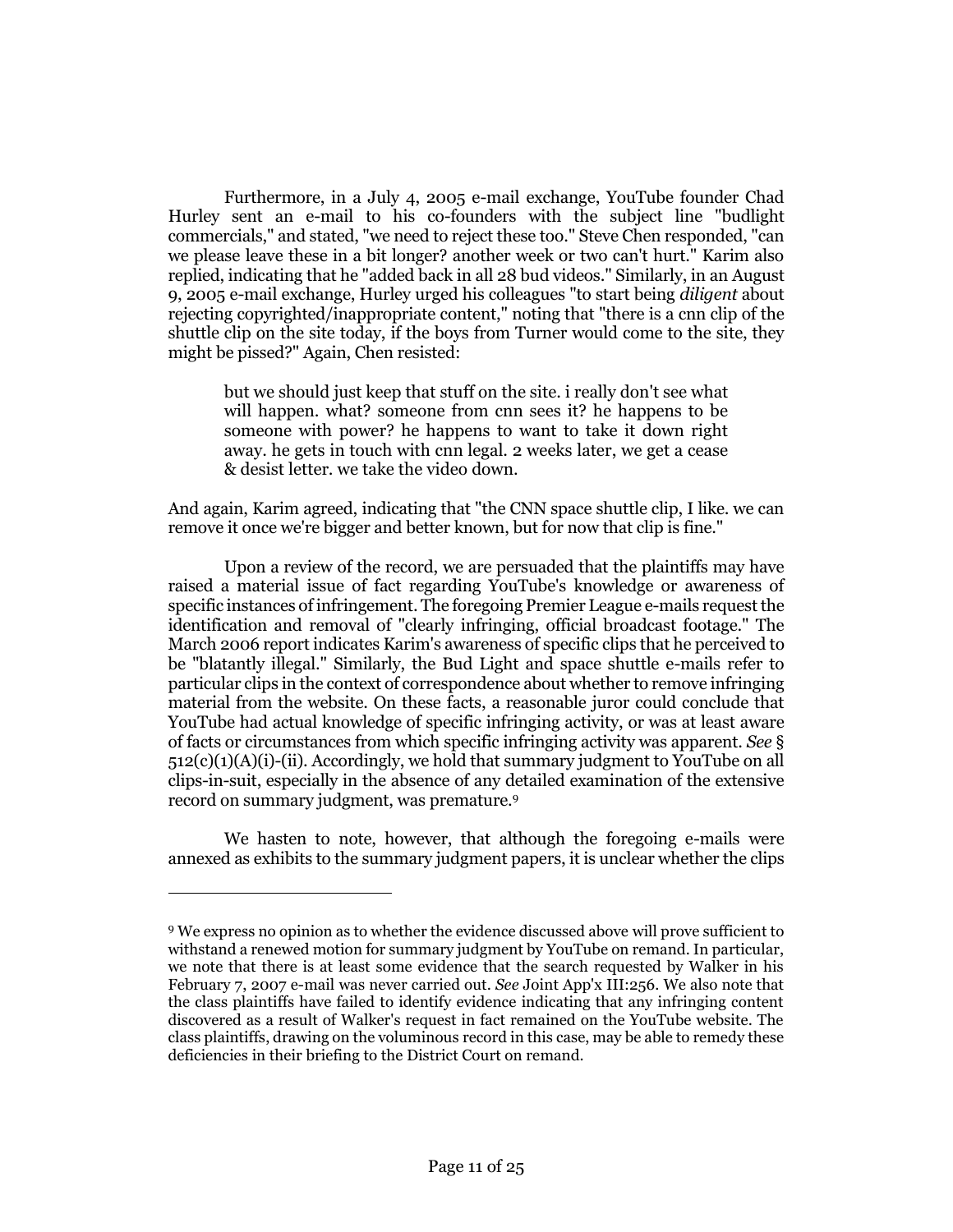referenced therein are among the current clips-in-suit. By definition, only the current clips-in-suit are at issue in this litigation. Accordingly, we vacate the order granting summary judgment and instruct the District Court to determine on remand whether any specific infringements of which YouTube had knowledge or awareness correspond to the clips-in-suit in these actions.

#### **ii. "Willful Blindness"**

The plaintiffs further argue that the District Court erred in granting summary judgment to the defendants despite evidence that YouTube was "willfully blind" to specific infringing activity. On this issue of first impression, we consider the application of the common law willful blindness doctrine in the DMCA context.

"The principle that willful blindness is tantamount to knowledge is hardly novel." *Tiffany (NJ) Inc. v. eBay, Inc*., 600 F.3d 93, 110 n.16 (2d Cir. 2010) (collecting cases); *see In re Aimster Copyright Litig*., 334 F.3d 643, 650 (7th Cir. 2003) ("Willful blindness is knowledge, in copyright law ... as it is in the law generally."). A person is "willfully blind" or engages in "conscious avoidance" amounting to knowledge where the person "'was aware of a high probability of the fact in dispute and consciously avoided confirming that fact.'" *United States v. Aina-Marshall*, 336 F.3d 167, 170 (2d Cir. 2003) (quoting *United States v. Rodriguez*, 983 F.2d 455, 458 (2d Cir. 1993)); *cf. Global-Tech Appliances, Inc. v. SEB S.A*., \_\_\_ U.S.

\_\_\_, 131 S. Ct. 2060, 2070-71, 179 L. Ed. 2d 1167 (2011) (applying the willful blindness doctrine in a patent infringement case). Writing in the trademark infringement context, we have held that "[a] service provider is not ... permitted willful blindness. When it has reason to suspect that users of its service are infringing a protected mark, it may not shield itself from learning of the particular infringing transactions by looking the other way." *Tiffany*, 600 F.3d at 109.

The DMCA does not mention willful blindness. As a general matter, we interpret a statute to abrogate a common law principle only if the statute "speak[s] directly to the question addressed by the common law." *Matar v. Dichter*, 563 F.3d 9, 14 (2d Cir. 2009) (internal quotation marks omitted). The relevant question, therefore, is whether the DMCA "speak[s] directly" to the principle of willful blindness. *Id*. (internal quotation marks omitted). The DMCA provision most relevant to the abrogation inquiry is  $\S$  512(m), which provides that safe harbor protection shall not be conditioned on "a service provider monitoring its service or affirmatively seeking facts indicating infringing activity, except to the extent consistent with a standard technical measure complying with the provisions of subsection (i)." 17 U.S.C. § 512(m)(1). Section 512(m) is explicit: DMCA safe harbor protection cannot be conditioned on affirmative monitoring by a service provider. For that reason, § 512(m) is incompatible with a broad common law duty to monitor or otherwise seek out infringing activity based on general awareness that infringement may be occurring. That fact does not, however, dispose of the abrogation inquiry; as previously noted, willful blindness cannot be defined as an affirmative duty to monitor. *See Aina-Marshall*, 336 F.3d at 170 (holding that a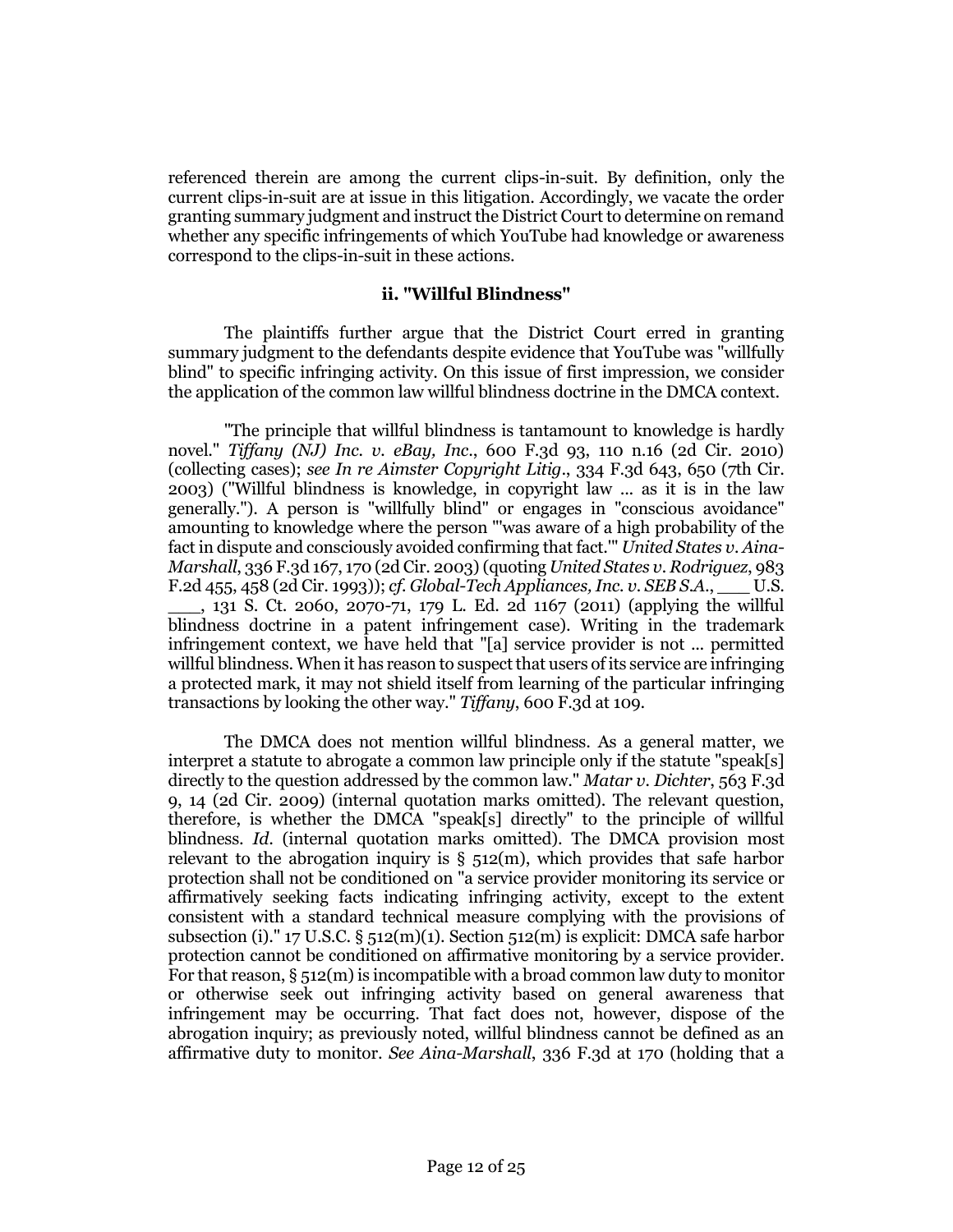person is "willfully blind" where he "was aware of a high probability of the fact in dispute and consciously avoided confirming that fact"). Because the statute does not "speak[] directly" to the willful blindness doctrine,  $\S$  512(m) limits--but does not abrogate--the doctrine. Accordingly, we hold that the willful blindness doctrine may be applied, in appropriate circumstances, to demonstrate knowledge or awareness of specific instances of infringement under the DMCA.

The District Court cited  $\S$  512(m) for the proposition that safe harbor protection does not require affirmative monitoring, *Viacom*, 718 F. Supp. 2d at 524, but did not expressly address the principle of willful blindness or its relationship to the DMCA safe harbors. As a result, whether the defendants made a "deliberate effort to avoid guilty knowledge," *In re Aimster*, 334 F.3d at 650, remains a fact question for the District Court to consider in the first instance on remand.<sup>10</sup>

# **B. Control and Benefit: § 512(c)(1)(B)**

Apart from the foregoing knowledge provisions, the § 512(c) safe harbor provides that an eligible service provider must "not receive a financial benefit directly attributable to the infringing activity, in a case in which the service provider has the right and ability to control such activity." 17 U.S.C. § 512(c)(1)(B). The District Court addressed this issue in a single paragraph, quoting from §  $512(c)(1)(B)$ , the so-called "control and benefit" provision, and concluding that "[t]he 'right and ability to control' the activity requires knowledge of it, which must be item-specific." *Viacom*, 718 F. Supp. 2d at 527. For the reasons that follow, we hold that the District Court erred by importing a specific knowledge requirement into the control and benefit provision, and we therefore remand for further factfinding on the issue of control.

# **1. "Right and Ability to Control" Infringing Activity**

On appeal, the parties advocate two competing constructions of the "right and ability to control" infringing activity. 17 U.S.C.  $\S$  512(c)(1)(B). Because each is fatally flawed, we reject both proposed constructions in favor of a fact-based inquiry to be conducted in the first instance by the District Court.

<sup>10</sup> Our recent decision in *Tiffany (NJ) Inc. v. eBay Inc.*, 600 F.3d 93 (2d Cir. 2010), lends support to this result. In *Tiffany*, we rejected a willful blindness challenge, holding that although eBay "knew as a general matter that counterfeit Tiffany products were listed and sold through its website," such knowledge "is insufficient to trigger liability." *Id.* at 110. In so holding, however, we rested on the extensive findings of the district court with respect to willful blindness. *Id.* (citing *Tiffany (NJ) Inc. v. eBay, Inc.*, 576 F. Supp. 2d 463, 513 (S.D.N.Y. 2008)). Thus, the *Tiffany* holding counsels in favor of explicit fact-finding on the issue of willful blindness.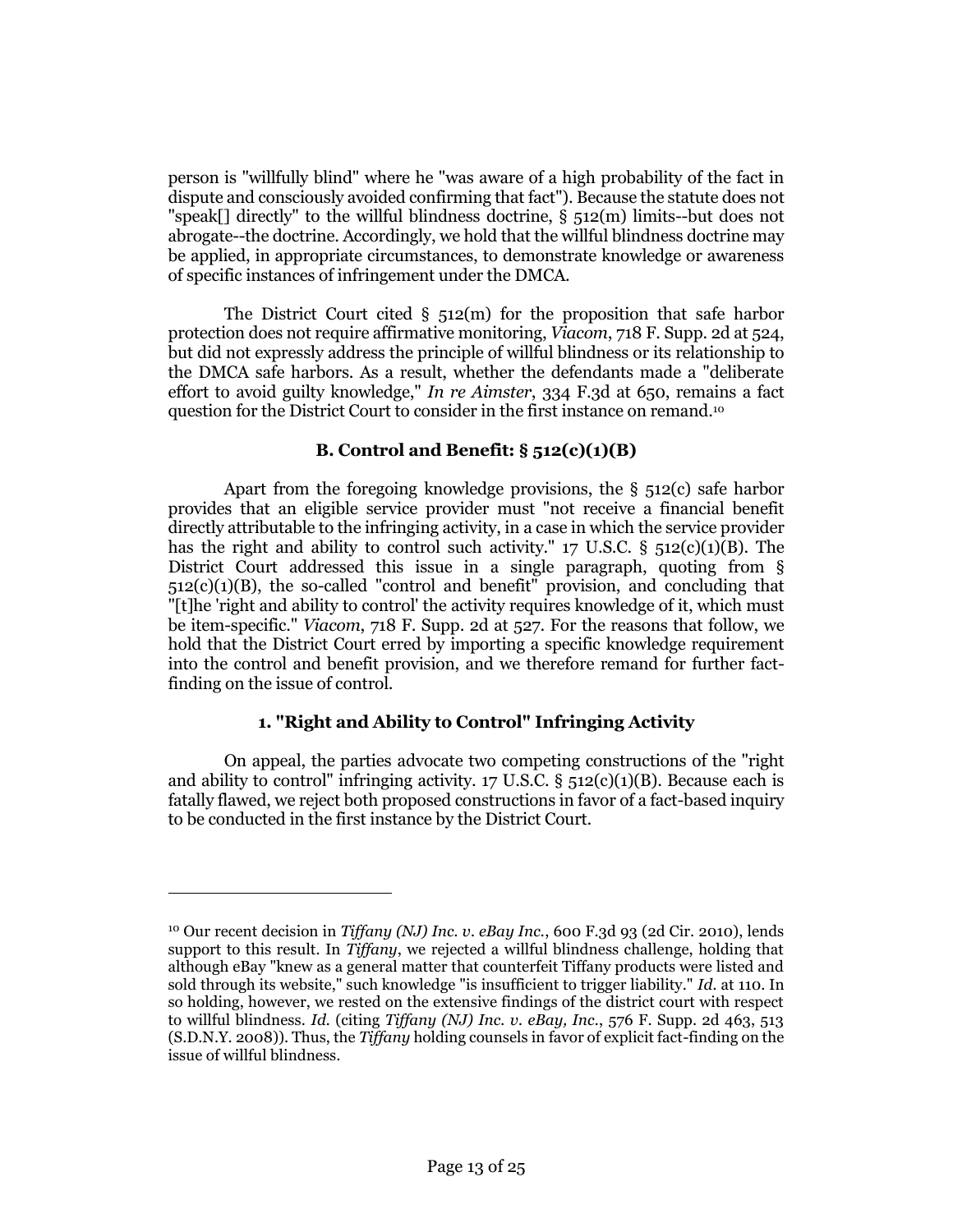The first construction, pressed by the defendants, is the one adopted by the District Court, which held that "the provider must know of the particular case before he can control it." *Viacom*, 718 F. Supp. 2d at 527. The Ninth Circuit recently agreed, holding that "until [the service provider] becomes aware of specific unauthorized material, it cannot exercise its 'power or authority' over the specific infringing item. In practical terms, it does not have the kind of ability to control infringing activity the statute contemplates." *UMG Recordings, Inc. v. Shelter Capital Partners LLC*, 667 F.3d 1022, 1041 (9th Cir. 2011). The trouble with this construction is that importing a specific knowledge requirement into  $\S$  512(c)(1)(B) renders the control provision duplicative of  $\S$  512(c)(1)(A). Any service provider that has item-specific knowledge of infringing activity and thereby obtains financial benefit would already be excluded from the safe harbor under  $\S$  512(c)(1)(A) for having specific knowledge of infringing material and failing to effect expeditious removal. No additional service provider would be excluded by §  $512(c)(1)(B)$  that was not already excluded by §  $512(c)(1)(A)$ . Because statutory interpretations that render language superfluous are disfavored, *Conn. ex rel. Blumenthal*, 228 F.3d at 88, we reject the District Court's interpretation of the control provision.

The second construction, urged by the plaintiffs, is that the control provision codifies the common law doctrine of vicarious copyright liability. The common law imposes liability for vicarious copyright infringement "[w]hen the right and ability to supervise coalesce with an obvious and direct financial interest in the exploitation of copyrighted materials--even in the absence of actual knowledge that the copyright mono[poly] is being impaired." *Shapiro, Bernstein & Co. v. H. L. Green Co.*, 316 F.2d 304, 307 (2d Cir. 1963); *cf. Metro-Goldwyn-Mayer Studios Inc. v. Grokster, Ltd*., 545 U.S. 913, 930 n.9, 125 S. Ct. 2764, 162 L. Ed. 2d 781 (2005). To support their codification argument, the plaintiffs rely on a House Report relating to a preliminary version of the DMCA: "The 'right and ability to control' language ... codifies the second element of vicarious liability.... Subparagraph (B) is intended to preserve existing case law that examines all relevant aspects of the relationship between the primary and secondary infringer." H.R. Rep. No. 105-551(I), at 26 (1998). In response, YouTube notes that the codification reference was omitted from the committee reports describing the final legislation, and that Congress ultimately abandoned any attempt to "embark[] upon a wholesale clarification" of vicarious liability, electing instead "to create a series of 'safe harbors' for certain common activities of service providers." S. Rep. No. 105-190, at 19.

Happily, the future of digital copyright law does not turn on the confused legislative history of the control provision. The general rule with respect to common law codification is that when "Congress uses terms that have accumulated settled meaning under the common law, a court must infer, unless the statute otherwise dictates, that Congress means to incorporate the established meaning of those terms." *Neder v. United States*, 527 U.S. 1, 21, 119 S. Ct. 1827, 144 L. Ed. 2d 35 (1999) (ellipsis and internal quotation marks omitted). Under the common law vicarious liability standard, "'[t]he ability to block infringers' access to a particular environment for any reason whatsoever is evidence of the right and ability to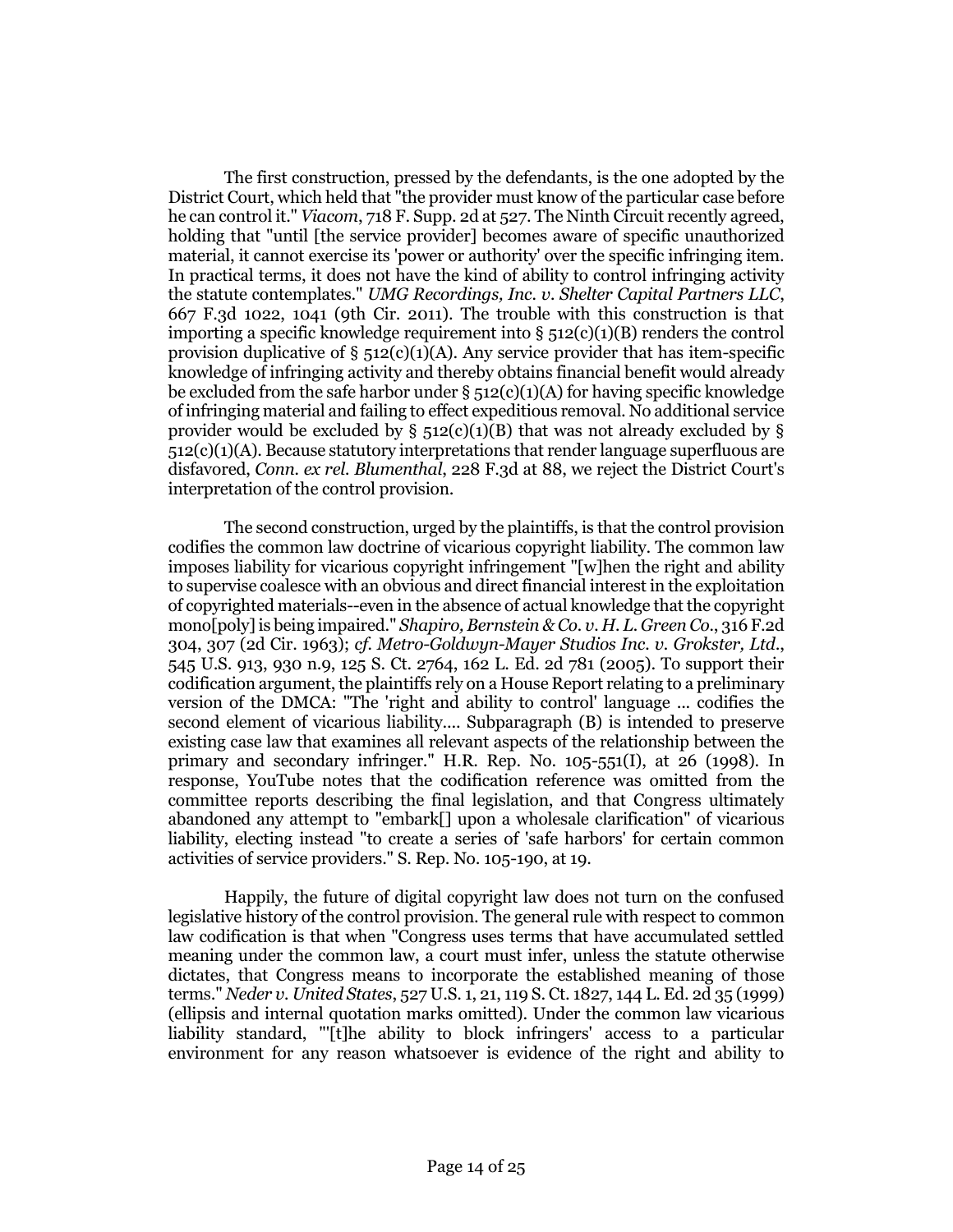supervise.'" *Arista Records LLC v. Usenet.com, Inc*., 633 F. Supp. 2d 124, 157 (S.D.N.Y. 2009) (alteration in original) (quoting *A&M Records, Inc. v. Napster, Inc*., 239 F.3d 1004, 1023 (9th Cir. 2001)). To adopt that principle in the DMCA context, however, would render the statute internally inconsistent. Section 512(c) actually presumes that service providers have the ability to "block ... access" to infringing material. *Id*. at 157; *see Shelter Capital*, 667 F.3d at 1042-43. Indeed, a service provider who has knowledge or awareness of infringing material or who receives a takedown notice from a copyright holder is *required* to "remove, or disable access to, the material" in order to claim the benefit of the safe harbor. 17 U.S.C. §§  $512(c)(1)(A)(iii)$  & (C). But in taking such action, the service provider would--in the plaintiffs' analysis--be admitting the "right and ability to control" the infringing material. Thus, the prerequisite to safe harbor protection under §§  $512(c)(1)(A)(iii)$ & (C) would at the same time be a disqualifier under  $\S$  512(c)(1)(B).

Moreover, if Congress had intended  $\S$  512(c)(1)(B) to be coextensive with vicarious liability, "the statute could have accomplished that result in a more direct manner." *Shelter Capital*, 667 F.3d at 1045.

It is conceivable that Congress ... intended that [service providers] which receive a financial benefit directly attributable to the infringing activity would not, under any circumstances, be able to qualify for the subsection (c) safe harbor. But if that was indeed their intention, it would have been far simpler and much more straightforward to simply say as much.

*Id*. (alteration in original) (quoting *Ellison v. Robertson*, 189 F. Supp. 2d 1051, 1061 (C.D. Cal. 2002), *aff'd in part and rev'd in part on different grounds*, 357 F.3d 1072 (9th Cir. 2004)).

In any event, the foregoing tension--elsewhere described as a "predicament"<sup>11</sup> and a "catch-22"<sup>12</sup>--is sufficient to establish that the control provision "dictates" a departure from the common law vicarious liability standard, *Neder*, 527 U.S. at 21. Accordingly, we conclude that the "right and ability to control" infringing activity under  $\S$  512(c)(1)(B) "requires something more than the ability to remove or block access to materials posted on a service provider's website." *MP3tunes, LLC*, 821 F. Supp. 2d 627, 2011 U.S. Dist. LEXIS 93351, 2011 WL 5104616, at \*14; *accord Wolk v. Kodak Imaging Network, Inc*., 840 F. Supp. 2d 724, 2011 U.S. Dist. LEXIS 155433, 2012 WL 11270, at \*21 (S.D.N.Y. Jan. 3, 2012); *UMG II*, 665 F. Supp. 2d at 1114-15; *Io Grp., Inc. v. Veoh Networks, Inc*., 586 F. Supp. 2d 1132, 1151 (N.D. Cal. 2008); *Corbis Corp. v. Amazon.com, Inc*., 351 F. Supp. 2d 1090, 1110 (W.D. Wash. 2004), *overruled on other grounds by Cosmetic Ideas, Inc. v.* 

<sup>11</sup> *Ellison*, 189 F. Supp. 2d at 1061.

<sup>12</sup> *UMG II*, 665 F. Supp. 2d at 1112.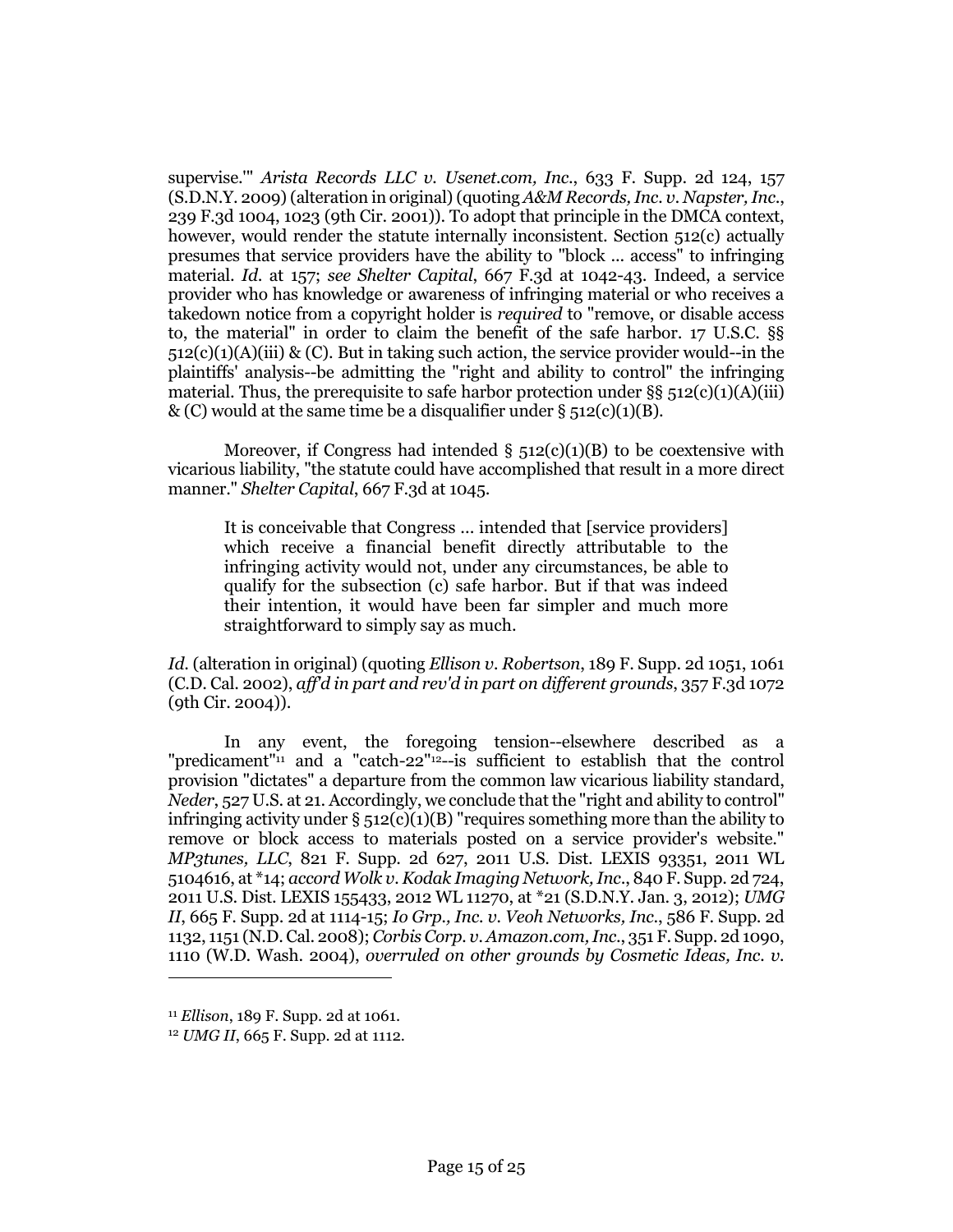*IAC/Interactivecorp*., 606 F.3d 612 (9th Cir. 2010). The remaining--and more difficult--question is how to define the "something more" that is required.

To date, only one court has found that a service provider had the right and ability to control infringing activity under  $\S$  512(c)(1)(B).<sup>13</sup> In *Perfect 10, Inc. v. Cybernet Ventures, Inc*., 213 F. Supp. 2d 1146 (C.D. Cal. 2002), the court found control where the service provider instituted a monitoring program by which user websites received "detailed instructions regard[ing] issues of layout, appearance, and content." *Id*. at 1173. The service provider also forbade certain types of content and refused access to users who failed to comply with its instructions. *Id*. Similarly, inducement of copyright infringement under *Metro-Goldwyn-Mayer Studios Inc. v. Grokster, Ltd*., 545 U.S. 913, 125 S. Ct. 2764, 162 L. Ed. 2d 781 (2005), which "premises liability on purposeful, culpable expression and conduct," *id*. at 937, might also rise to the level of control under  $\S$  512(c)(1)(B). Both of these examples involve a service provider exerting substantial influence on the activities of users, without necessarily--or even frequently--acquiring knowledge of specific infringing activity.

In light of our holding that  $\S$  512(c)(1)(B) does not include a specific knowledge requirement, we think it prudent to remand to the District Court to consider in the first instance whether the plaintiffs have adduced sufficient evidence to allow a reasonable jury to conclude that YouTube had the right and ability to control the infringing activity and received a financial benefit directly attributable to that activity.

## **C. "By Reason of" Storage: § 512(c)(1)**

The § 512(c) safe harbor is only available when the infringement occurs "by reason of the storage at the direction of a user of material that resides on a system or network controlled or operated by or for the service provider."  $17 \text{ U.S.C.}$  §  $512(c)(1)$ . In this case, the District Court held that YouTube's software functions fell within the safe harbor for infringements that occur "by reason of" user storage. *Viacom*, 718 F. Supp. 2d at 526 (noting that a contrary holding would "confine[] the word 'storage' too narrowly to meet the statute's purpose"). *Viacom*, 718 F. Supp. 2d at 526. For the reasons that follow, we affirm that holding with respect to three of the challenged software functions--the conversion (or "transcoding") of videos into a standard display format, the playback of videos on "watch" pages, and the "related videos"

<sup>&</sup>lt;sup>13</sup> Other courts have suggested that control may exist where the service provider is "actively" involved in the listing, bidding, sale and delivery" of items offered for sale, *Hendrickson v. eBay, Inc.*, 165 F. Supp. 2d 1082, 1094 (C.D. Cal. 2001), or otherwise controls vendor sales by previewing products prior to their listing, editing product descriptions, or suggesting prices, *Corbis Corp.*, 351 F. Supp. 2d at 1110. Because these cases held that control did not exist, however, it is not clear that the practices cited therein are individually sufficient to support a finding of control.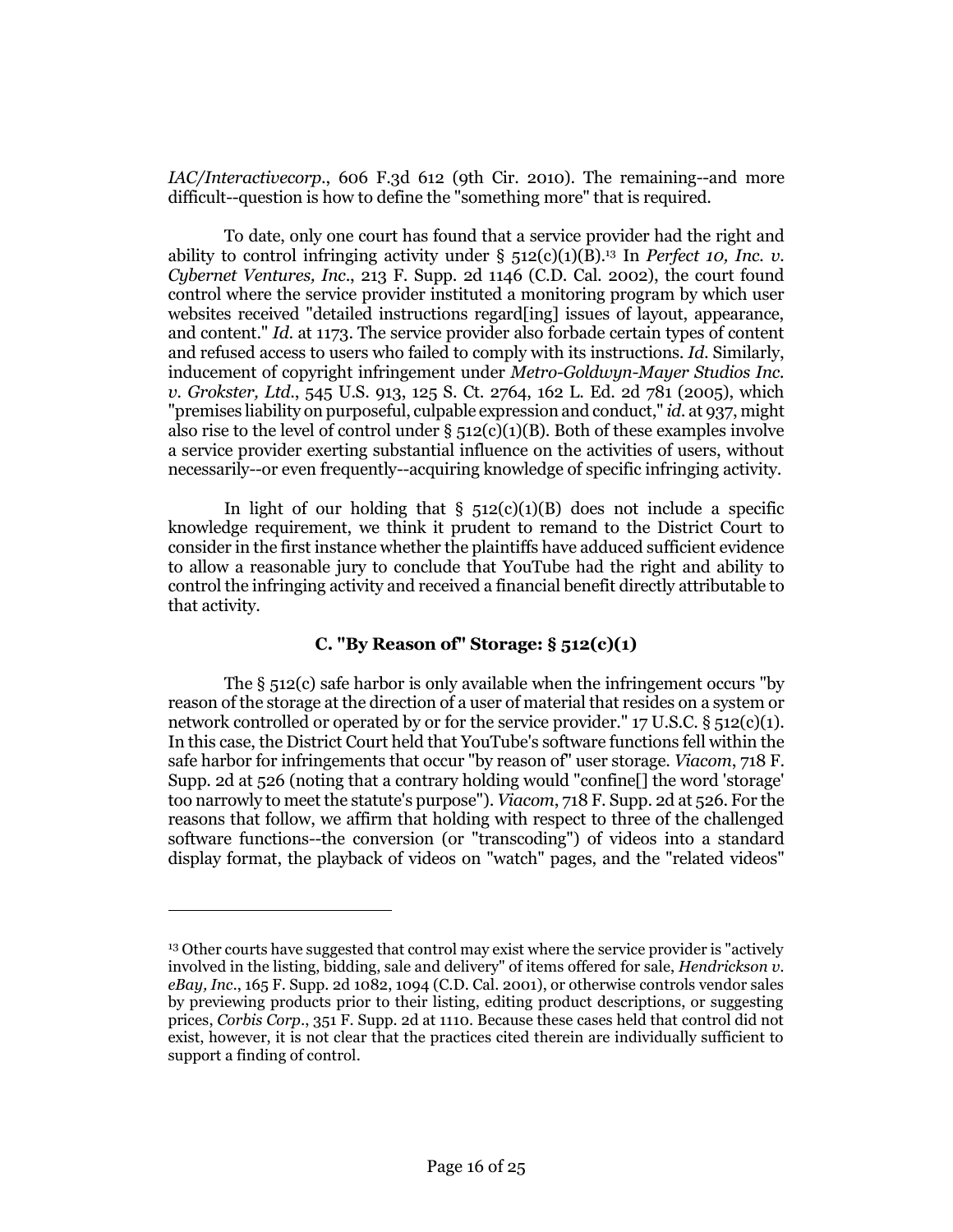function. We remand for further fact-finding with respect to a fourth software function, involving the third-party syndication of videos uploaded to YouTube.

As a preliminary matter, we note that "the structure and language of OCILLA indicate that service providers seeking safe harbor under [§] 512(c) are not limited to merely storing material." *Io Grp*., 586 F. Supp. 2d at 1147. The structure of the statute distinguishes between so-called "conduit only" functions under § 512(a) and the functions addressed by § 512(c) and the other subsections. *See* 17 U.S.C. § 512(n) ("Subsections (a), (b), (c), and (d) describe separate and distinct functions for purposes of applying this section."). Most notably, OCILLA contains two definitions of "service provider." 17 U.S.C. § 512(k)(1)(A)-(B). The narrower definition, which applies only to service providers falling under  $\S$  512(a), is limited to entities that "offer[] the transmission, routing or providing of connections for digital online communications, between or among points specified by a user, of material of the user's choosing, *without modification to the content of the material* as sent or received." *Id*. § 512(k)(1)(A) (emphasis added). No such limitation appears in the broader definition, which applies to service providers--including YouTube--falling under § 512(c). Under the broader definition, "the term 'service provider' means a provider of online services or network access, or the operator of facilities therefor, and includes an entity described in subparagraph (A)." *Id*. § 512(k)(1)(B). In the absence of a parallel limitation on the ability of a service provider to modify usersubmitted material, we conclude that  $\S$  512(c) "is clearly meant to cover more than mere electronic storage lockers." *UMG Recordings, Inc. v. Veoh Networks, Inc*., 620 F. Supp. 2d 1081, 1088 (C.D. Cal. 2008) ("UMG I").

The relevant case law makes clear that the  $\S$  512(c) safe harbor extends to software functions performed "for the purpose of facilitating access to user-stored material." *Id*.; *see Shelter Capital*, 667 F.3d at 1031-35. Two of the software functions challenged here--transcoding and playback--were expressly considered by our sister Circuit in *Shelter Capital*, which held that liability arising from these functions occurred "by reason of the storage at the direction of a user." 17 U.S.C. § 512(c); *see Shelter Capital*, 667 F.3d at 1027-28, 1031; *see also UMG I*, 620 F. Supp. 2d at 1089- 91; *Io Group*, 586 F. Supp. 2d at 1146-48. Transcoding involves "[m]aking copies of a video in a different encoding scheme" in order to render the video "viewable over the Internet to most users." Supp. Joint App'x I:236. The playback process involves "deliver[ing] copies of YouTube videos to a user's browser cache" in response to a user request. *Id*. at 239. The District Court correctly found that to exclude these automated functions from the safe harbor would eviscerate the protection afforded to service providers by § 512(c). *Viacom*, 718 F. Supp. 2d at 526-27.

A similar analysis applies to the "related videos" function, by which a YouTube computer algorithm identifies and displays "thumbnails" of clips that are "related" to the video selected by the user. The plaintiffs claim that this practice constitutes content promotion, not "access" to stored content, and therefore falls beyond the scope of the safe harbor. Citing similar language in the Racketeer Influenced and Corrupt Organizations Act ("RICO"), 18 U.S.C. §§ 1961-68, and the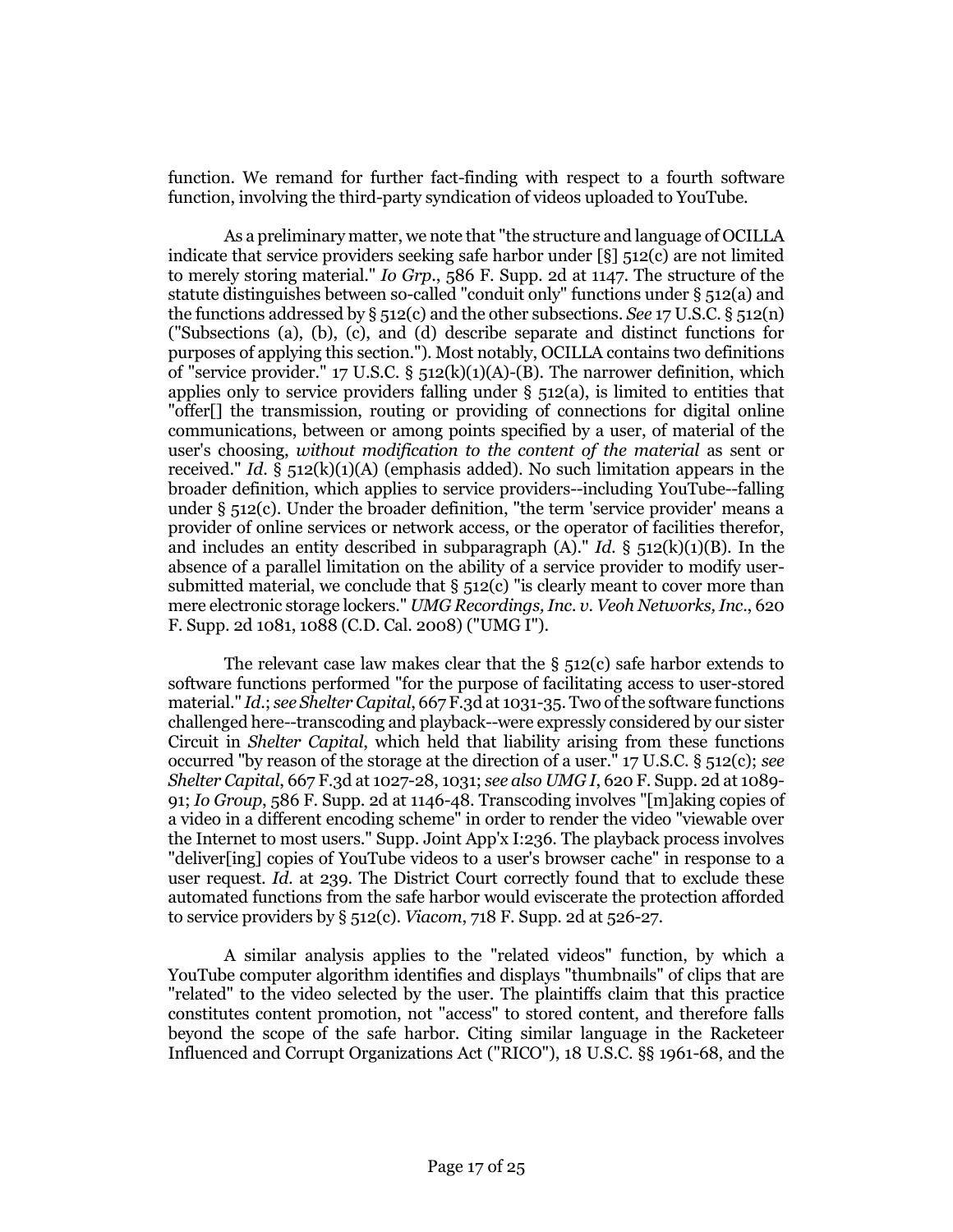Clayton Act, 15 U.S.C. §§ 12 *et seq*., the plaintiffs argue that the statutory phrase "by reason of" requires a finding of proximate causation between the act of storage and the infringing activity. *See, e.g., Holmes v. Sec. Investor Prot. Corp*., 503 U.S. 258, 267-68, 112 S. Ct. 1311, 117 L. Ed. 2d 532 (1992) (holding that the "by reason of" language in the RICO statute requires proximate causation). But even if the plaintiffs are correct that § 512(c) incorporates a principle of proximate causation--a question we need not resolve here--the indexing and display of related videos retain a sufficient causal link to the prior storage of those videos. The record makes clear that the related videos algorithm "is fully automated and operates solely in response to user input without the active involvement of YouTube employees." Supp. Joint App'x I:237. Furthermore, the related videos function serves to help YouTube users locate and gain access to material stored at the direction of other users. Because the algorithm "is closely related to, and follows from, the storage itself," and is "narrowly directed toward providing access to material stored at the direction of users," *UMG I*, 620 F. Supp. 2d at 1092, we conclude that the related videos function is also protected by the § 512(c) safe harbor.

The final software function at issue here--third-party syndication--is the closest case. In or around March 2007, YouTube transcoded a select number of videos into a format compatible with mobile devices and "syndicated" or licensed the videos to Verizon Wireless and other companies. The plaintiffs argue--with some force--that business transactions do not occur at the "direction of a user" within the meaning of  $\S$  512(c)(1) when they involve the manual selection of copyrighted material for licensing to a third party. The parties do not dispute, however, that none of the clips-in-suit were among the approximately 2,000 videos provided to Verizon Wireless. In order to avoid rendering an advisory opinion on the outer boundaries of the storage provision, we remand for fact-finding on the question of whether any of the clips-in-suit were in fact syndicated to any other third party.

## **D. Other Arguments**

## **1. Repeat Infringer Policy**

The class plaintiffs briefly argue that YouTube failed to comply with the requirements of § 512(i), which conditions safe harbor eligibility on the service provider having "adopted and reasonably implemented ... a policy that provides for the termination in appropriate circumstances of subscribers and account holders of the service provider's system or network who are repeat infringers." 17 U.S.C. §  $512(i)(1)(A)$ . Specifically, the class plaintiffs allege that YouTube "deliberately set up its identification tools to try to avoid identifying infringements of class plaintiffs' works." This allegation rests primarily on the assertion that YouTube permitted only designated "partners" to gain access to content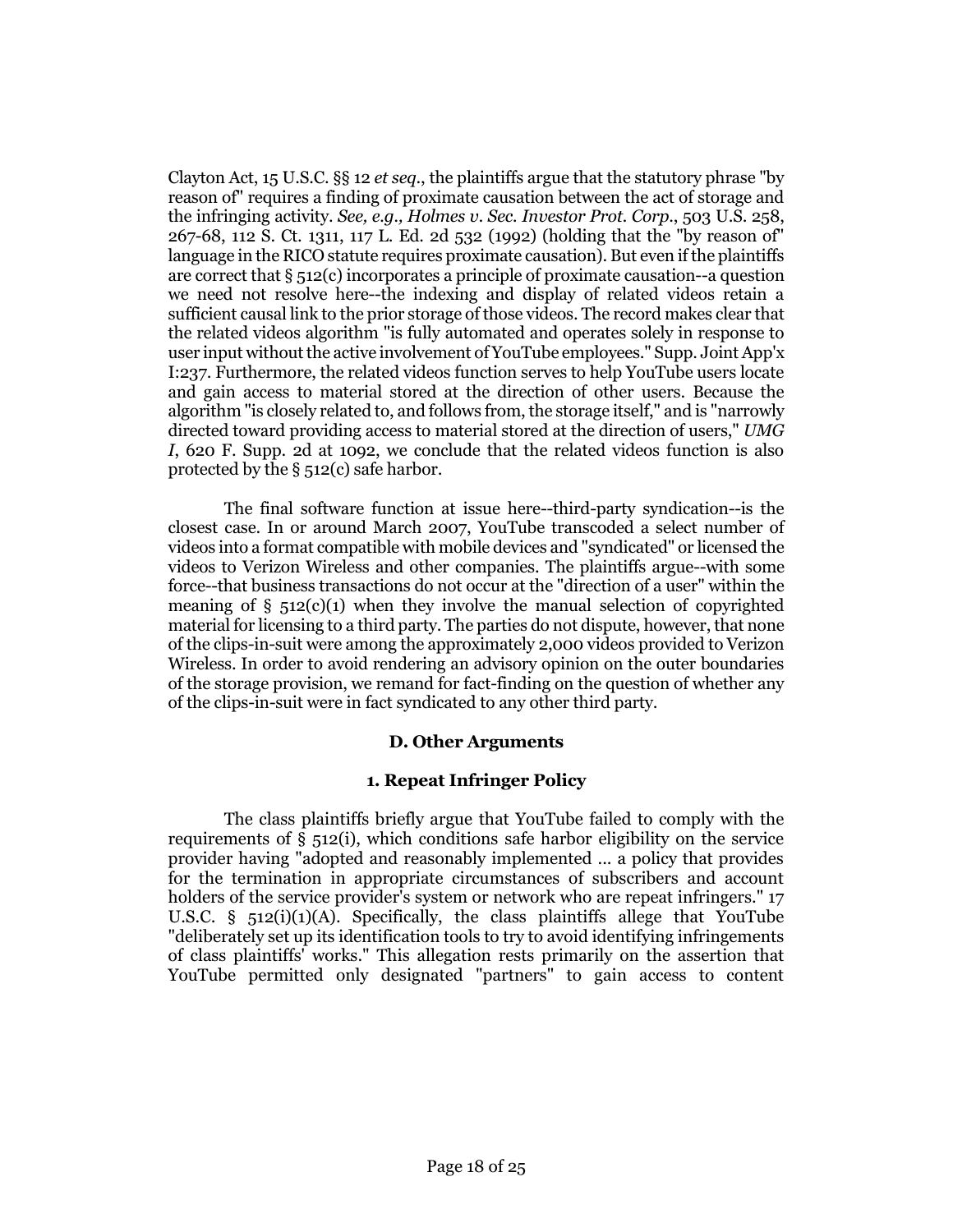identification tools by which YouTube would conduct network searches and identify infringing material.<sup>14</sup>

Because the class plaintiffs challenge YouTube's deployment of search technology, we must consider their § 512(i) argument in conjunction with § 512(m). As previously noted, § 512(m) provides that safe harbor protection cannot be conditioned on "a service provider monitoring its service or affirmatively seeking facts indicating infringing activity, *except to the extent consistent with a standard technical measure complying with the provisions of subsection (i)*." 17 U.S.C. § 512(m)(1) (emphasis added). In other words, the safe harbor expressly disclaims any affirmative monitoring requirement--except to the extent that such monitoring comprises a "standard technical measure" within the meaning of § 512(i). Refusing to accommodate or implement a "standard technical measure" exposes a service provider to liability; refusing to provide access to mechanisms by which a service provider affirmatively monitors its own network has no such result. In this case, the class plaintiffs make no argument that the content identification tools implemented by YouTube constitute "standard technical measures," such that YouTube would be exposed to liability under § 512(i). For that reason, YouTube cannot be excluded from the safe harbor by dint of a decision to restrict access to its proprietary search mechanisms.

## **2. Affirmative Claims**

Finally, the plaintiffs argue that the District Court erred in denying summary judgment to the plaintiffs on their claims of direct infringement, vicarious liability, and contributory liability under *Metro-Goldwyn-Mayer Studios Inc. v. Grokster, Ltd*., 545 U.S. 913, 125 S. Ct. 2764, 162 L. Ed. 2d 781 (2005). In granting summary judgment to the defendants, the District Court held that YouTube "qualif[ied] for the protection of ... § 512(c)," and therefore denied the plaintiffs' cross-motion for summary judgment without comment. *Viacom*, 718 F. Supp. 2d at 529.

The District Court correctly determined that a finding of safe harbor application necessarily protects a defendant from all affirmative claims for monetary relief. 17 U.S.C. § 512(c)(1); *see* H.R. Rep. No. 105-551(II), at 50; S. Rep. No. 105-190, at 20; cf. 17 U.S.C. § 512(j) (setting forth the scope of injunctive relief available under § 512). For the reasons previously stated, further fact-finding is required to determine whether YouTube is ultimately entitled to safe harbor protection in this

<sup>14</sup> The class plaintiffs also assert, in a single sentence, that YouTube failed to implement any repeat infringer policy prior to March 2006, and that the defendants are therefore excluded from the safe harbor for any infringing activity before that date. This onesentence argument is insufficient to raise the issue for review before this Court. Accordingly, we deem the issue waived on appeal. *See, e.g.*, *Norton v. Sam's Club*, 145 F.3d 114, 117 (2d Cir. 1998) ("Issues not sufficiently argued in the briefs are considered waived and normally will not be addressed on appeal.").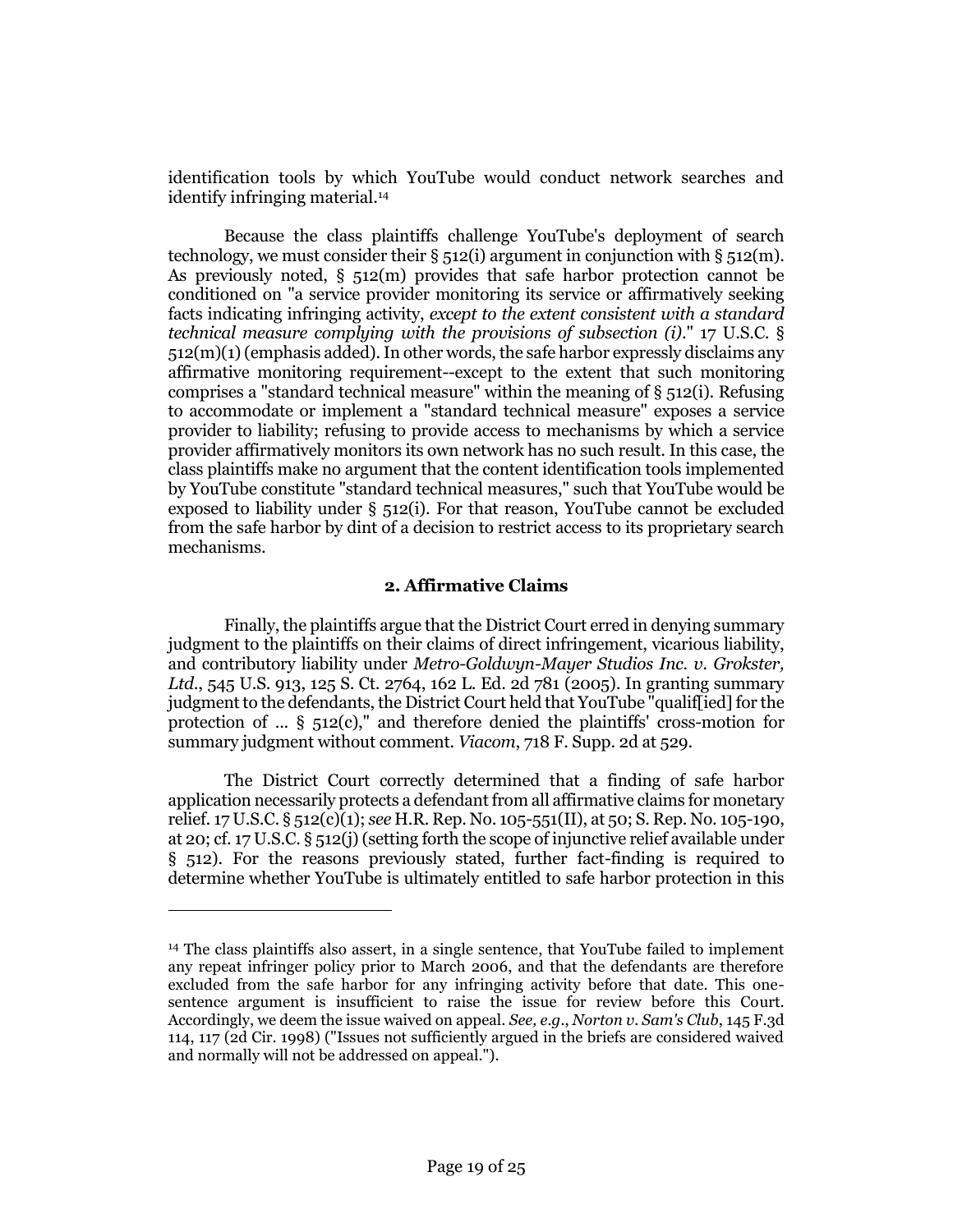case. Accordingly, we vacate the order denying summary judgment to the plaintiffs and remand the cause without expressing a view on the merits of the plaintiffs' affirmative claims.

#### **CONCLUSION**

To summarize, we hold that:

(1) The District Court correctly held that  $17 \text{ U.S.C. }$  §  $512(c)(1)(A)$ requires knowledge or awareness of facts or circumstances that indicate specific and identifiable instances of infringement;

(2) However, the June 23, 2010 order granting summary judgment to YouTube is **VACATED** because a reasonable jury could conclude that YouTube had knowledge or awareness under  $\S$  512(c)(1)(A) at least with respect to a handful of specific clips; the cause is **REMANDED** for the District Court to determine whether YouTube had knowledge or awareness of any specific instances of infringement corresponding to the clips-in-suit;

(3) The willful blindness doctrine may be applied, in appropriate circumstances, to demonstrate knowledge or awareness of specific instances of infringement under  $\S$  512(c)(1)(A); the cause is **REMANDED** for the District Court to consider the application of the willful blindness doctrine in the first instance;

(4) The District Court erred by requiring "item-specific" knowledge of infringement in its interpretation of the "right and ability to control" infringing activity under  $17 \text{ U.S.C. }$  §  $512(c)(1)(B)$ , and the judgment is **REVERSED** insofar as it rests on that erroneous construction of the statute; the cause is **REMANDED** for further fact-finding by the District Court on the issues of control and financial benefit;

(5) The District Court correctly held that three of the challenged YouTube software functions--replication, playback, and the related videos feature--occur "by reason of the storage at the direction of a user" within the meaning of  $17 \text{ U.S.C. }$  §  $512(c)(1)$ , and the judgment is **AFFIRMED** insofar as it so held; the cause is **REMANDED** for further fact-finding regarding a fourth software function, involving the syndication of YouTube videos to third parties.

On remand, the District Court shall allow the parties to brief the following issues, with a view to permitting renewed motions for summary judgment as soon as practicable: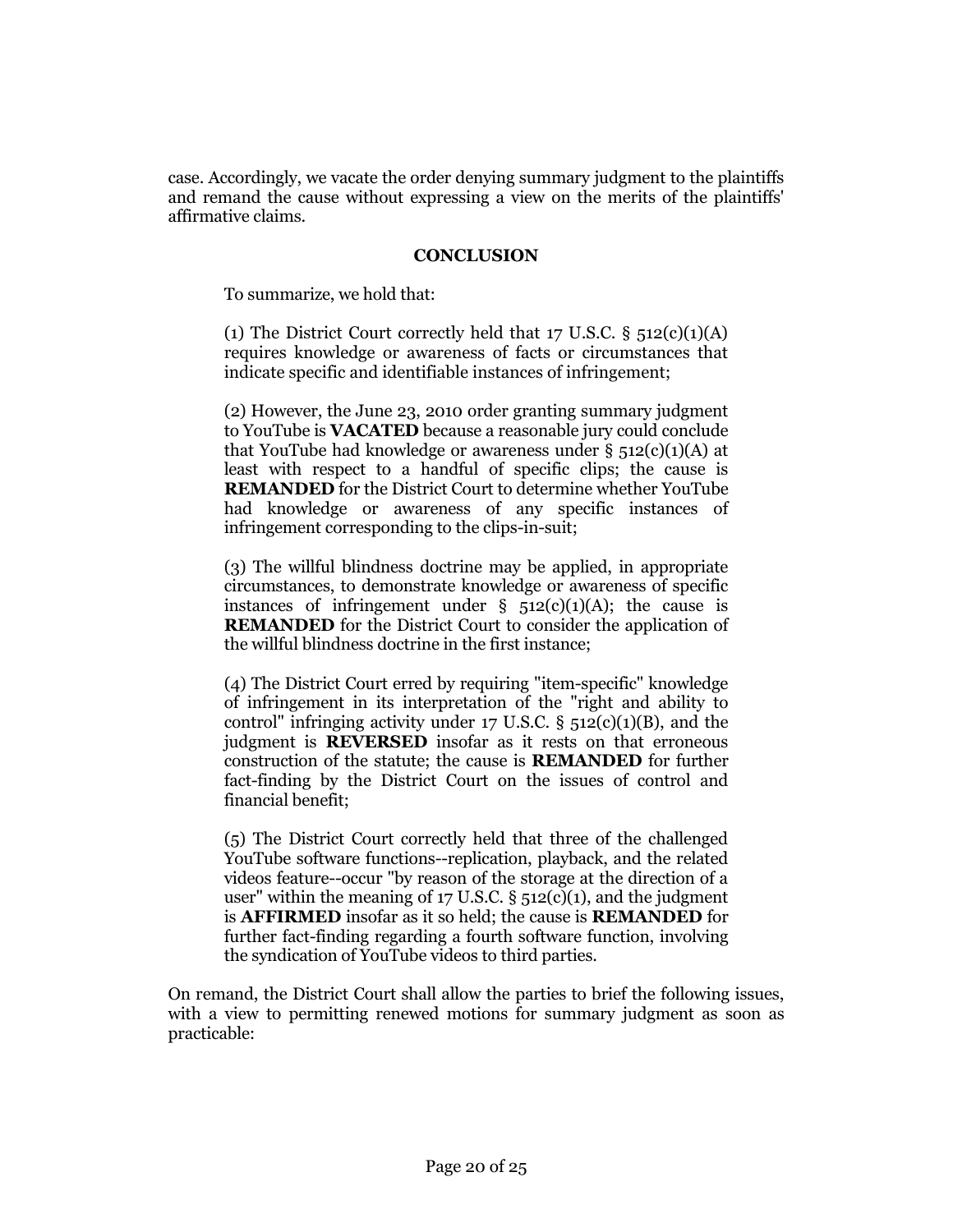(A) Whether, on the current record, YouTube had knowledge or awareness of any specific infringements (including any clips-in-suit not expressly noted in this opinion);

(B) Whether, on the current record, YouTube willfully blinded itself to specific infringements;

(C) Whether YouTube had the "right and ability to control" infringing activity within the meaning of  $\S$  512(c)(1)(B); and

(D) Whether any clips-in-suit were syndicated to a third party and, if so, whether such syndication occurred "by reason of the storage at the direction of the user" within the meaning of  $\S$  512(c)(1), so that YouTube may claim the protection of the § 512(c) safe harbor.

We leave to the sound discretion of the District Court the question of whether some additional, guided discovery is appropriate in order to resolve "(C)" ("[w]hether YouTube had 'the right and ability to control' infringing activity"), and "(D)" ("[w]hether any clips-in-suit were syndicated to a third party"). As noted above, for purposes of this case, the record with respect to "(A)" ("[w]hether ... YouTube had knowledge or awareness of any specific infringements") and "(B)" ("[w]hether ... YouTube willfully blinded itself to specific infringements") is now complete.

Each party shall bear its own costs.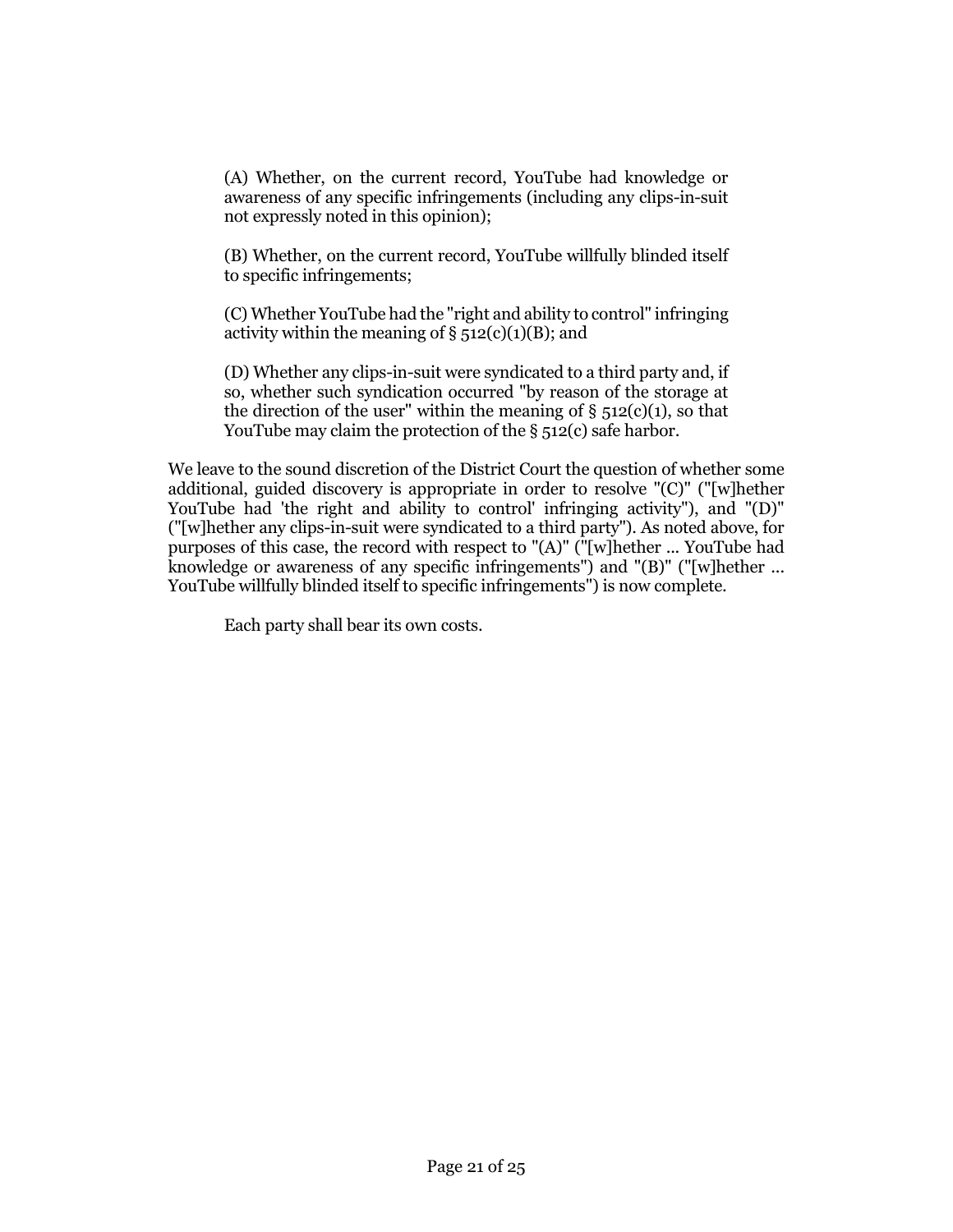## **APPENDIX A**

## **RELEVANT PROVISIONS OF THE DIGITAL MILLENNIUM COPYRIGHT ACT, 17 U.S.C. § 512**

#### **(c) Information residing on systems or networks at direction of users**.--

(1) In general.--A service provider shall not be liable for monetary relief, or, except as provided in subsection (j), for injunctive or other equitable relief, for infringement of copyright by reason of the storage at the direction of a user of material that resides on a system or network controlled or operated by or for the service provider, if the service provider--

(A)(i) does not have actual knowledge that the material or an activity using the material on the system or network is infringing;

(ii) in the absence of such actual knowledge, is not aware of facts or circumstances from which infringing activity is apparent; or

(iii) upon obtaining such knowledge or awareness, acts expeditiously to remove, or disable access to, the material;

(B) does not receive a financial benefit directly attributable to the infringing activity, in a case in which the service provider has the right and ability to control such activity; and

(C) upon notification of claimed infringement as described in paragraph (3), responds expeditiously to remove, or disable access to, the material that is claimed to be infringing or to be the subject of infringing activity.

(2) Designated agent.--The limitations on liability established in this subsection apply to a service provider only if the service provider has designated an agent to receive notifications of claimed infringement described in paragraph (3), by making available through its service, including on its website in a location accessible to the public, and by providing to the Copyright Office, substantially the following information:

(A) the name, address, phone number, and electronic mail address of the agent.

(B) other contact information which the Register of Copyrights may deem appropriate.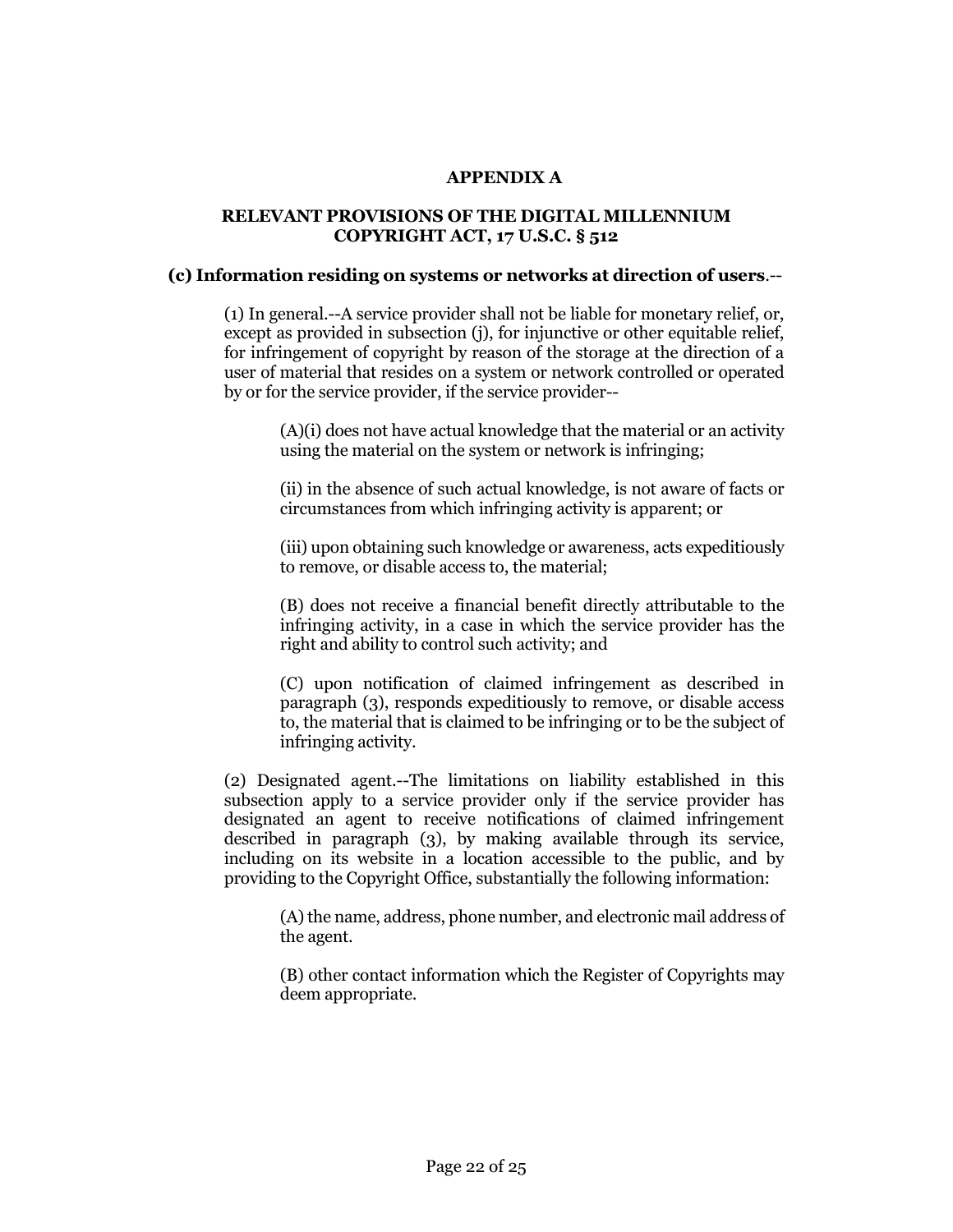The Register of Copyrights shall maintain a current directory of agents available to the public for inspection, including through the Internet, and may require payment of a fee by service providers to cover the costs of maintaining the directory.

(3) Elements of notification.--

(A) To be effective under this subsection, a notification of claimed infringement must be a written communication provided to the designated agent of a service provider that includes substantially the following:

> (i) A physical or electronic signature of a person authorized to act on behalf of the owner of an exclusive right that is allegedly infringed.

> (ii) Identification of the copyrighted work claimed to have been infringed, or, if multiple copyrighted works at a single online site are covered by a single notification, a representative list of such works at that site.

> (iii) Identification of the material that is claimed to be infringing or to be the subject of infringing activity and that is to be removed or access to which is to be disabled, and information reasonably sufficient to permit the service provider to locate the material.

> (iv) Information reasonably sufficient to permit the service provider to contact the complaining party, such as an address, telephone number, and, if available, an electronic mail address at which the complaining party may be contacted.

> (v) A statement that the complaining party has a good faith belief that use of the material in the manner complained of is not authorized by the copyright owner, its agent, or the law.

> (vi) A statement that the information in the notification is accurate, and under penalty of perjury, that the complaining party is authorized to act on behalf of the owner of an exclusive right that is allegedly infringed.

> (B)(i) Subject to clause (ii), a notification from a copyright owner or from a person authorized to act on behalf of the copyright owner that fails to comply substantially with the provisions of subparagraph (A) shall not be considered under paragraph (1)(A) in determining whether a service provider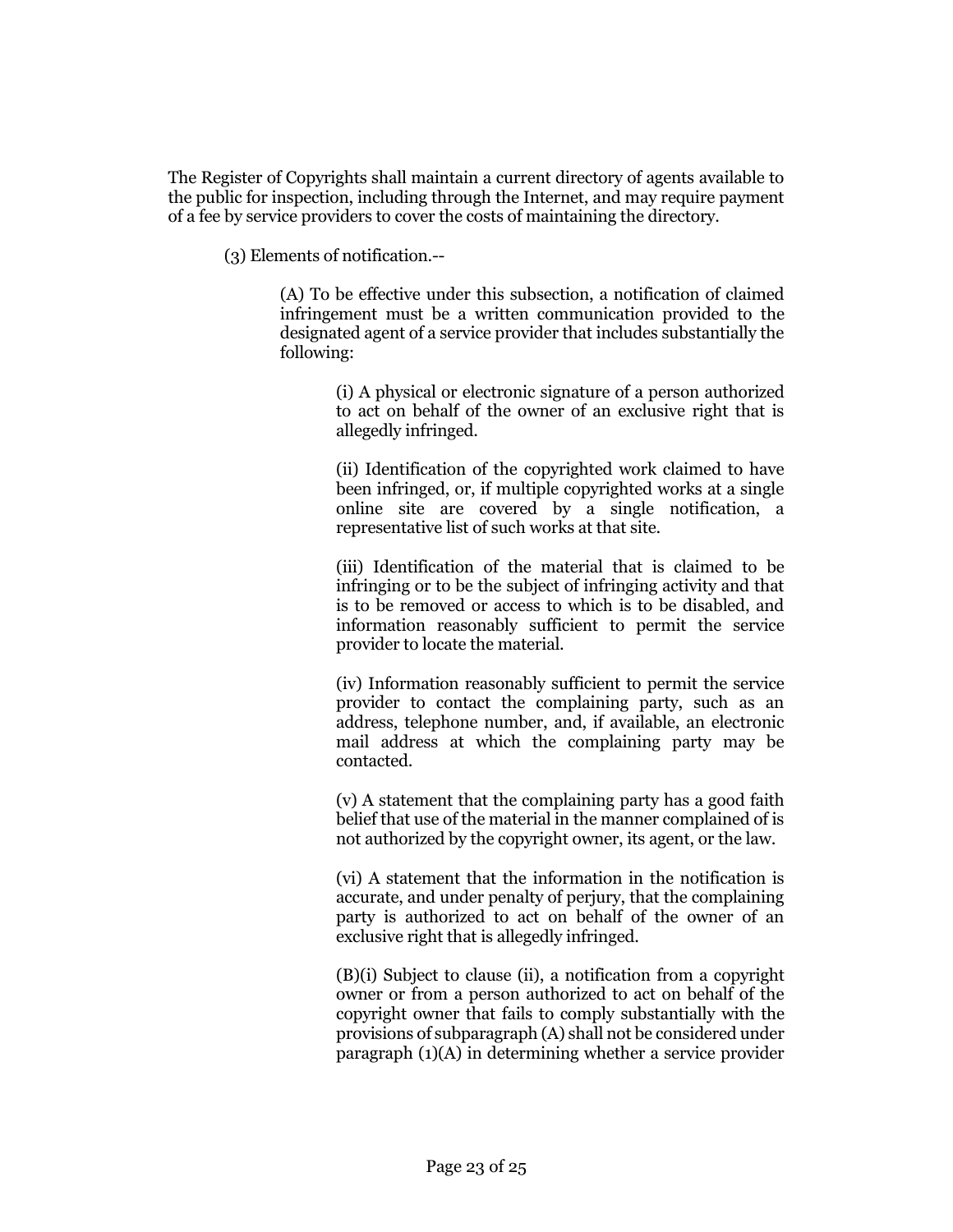has actual knowledge or is aware of facts or circumstances from which infringing activity is apparent.

(ii) In a case in which the notification that is provided to the service provider's designated agent fails to comply substantially with all the provisions of subparagraph (A) but substantially complies with clauses (ii), (iii), and (iv) of subparagraph (A), clause (i) of this subparagraph applies only if the service provider promptly attempts to contact the person making the notification or takes other reasonable steps to assist in the receipt of notification that substantially complies with all the provisions of subparagraph (A).

## **(i) Conditions for Eligibility**.--

(1) Accommodation of technology.--The limitations on liability established by this section shall apply to a service provider only if the service provider--

(A) has adopted and reasonably implemented, and informs subscribers and account holders of the service provider's system or network of, a policy that provides for the termination in appropriate circumstances of subscribers and account holders of the service provider's system or network who are repeat infringers; and

(B) accommodates and does not interfere with standard technical measures.

(2) Definition.--As used in this subsection, the term "standard technical measures" means technical measures that are used by copyright owners to identify or protect copyrighted works and--

(A) have been developed pursuant to a broad consensus of copyright owners and service providers in an open, fair, voluntary, multiindustry standards process;

(B) are available to any person on reasonable and nondiscriminatory terms; and

(C) do not impose substantial costs on service providers or substantial burdens on their systems or networks.

## **(k) Definitions**.--

(1) Service provider.--